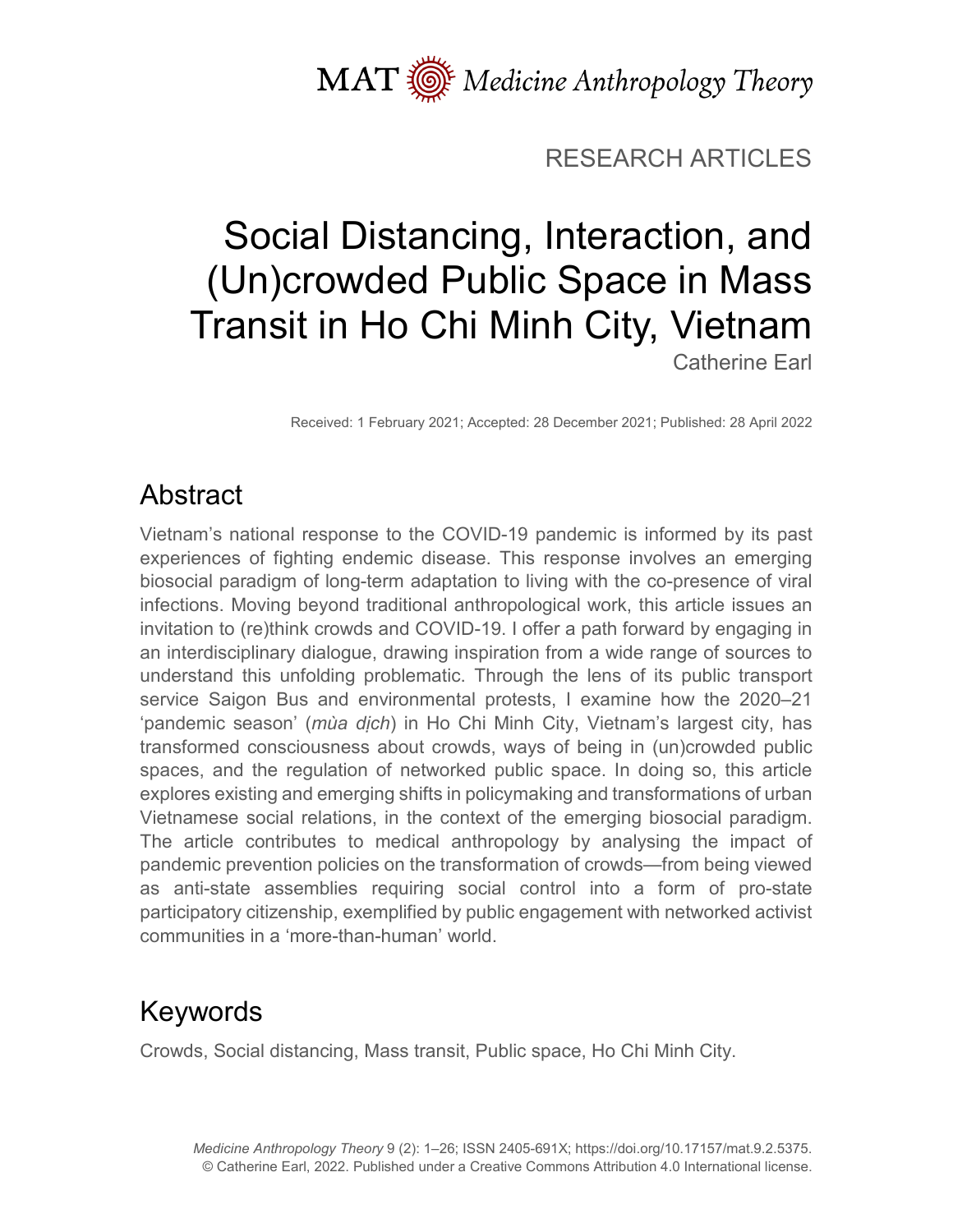## **Introduction**

The COVID-19 pandemic is described in Vietnamese as temporary and seasonal—literally, a 'pandemic season' (*mùa dịch*)—but the prevention measures that have been implemented highlight a transformation in how the crowd is conceptualised—beyond semantics to a 'new normal' condition. In April 2020, the Socialist Republic of Vietnam paused for three weeks of national 'social distancing' (*giãn cách xã hội*) that aimed to mitigate the spread of the COVID-19 pandemic (measures referred to in other places as a 'lockdown'; see Long 2020). In June 2021 Ho Chi Minh City (HCMC), Vietnam's largest city, with a population of approximately 13 million, entered a second period of social distancing that was extended across the mega-urban region every two weeks until October 2021. The sub-law documents<sup>[1](#page-1-0)</sup> that implemented these social distancing periods are noteworthy in their focus on crowd control as a public health and safety measure. This illustrates a notable transformation in the idea of a crowd. Previously, control of mass gatherings and assembly in Vietnam, a single-party communist state, was approached in terms of a centralised authoritarian government quashing anti-state demonstrations, exemplified by policy responses to mass demonstrations in 2004 (Wang and Truong 2021). A shift away from this approach in Vietnam is evident in examples of pro-state participatory citizenship that emerged with the redrafting of Vietnam's constitution in 2013 (Kurfürst 2015; Wang and Truong 2021). The new biosocial paradigm of 2020 highlights a profound shift towards the protection of citizens' constitutional rights and their individual safety as being a core responsibility of the government. Taken together, these shifts indicate a further reconceptualisation of the crowd in Vietnam.

This article examines how the 2020–21 pandemic season has transformed consciousness about crowds and the regulation of networked public space. Deploying concepts of Adriana Petryna (2018), Erving Goffman (1963, 1972), Ulf Hannerz (1980), Saskia Sassen (2011), Scott McQuire (2016), and others, this article moves beyond traditional anthropological work and past the 'horizon of the known' (Boellstorff 2020) to issue an invitation to (re)think crowds and COVID-19. I offer a path forward by engaging in an interdisciplinary dialogue, drawing inspiration from a wide range of sources to understand this unfolding problematic. I examine transformations in ways of being in (un)crowded public spaces in the context of the 'new normal' biosocial paradigm that has emerged through Vietnam's pandemic prevention policies. In doing so, this article explores existing and emerging shifts in policymaking and the transformations of urban Vietnamese social relations through the lens of the public bus service and environmental protests. My article contributes to medical anthropology by analysing the impact of

<span id="page-1-0"></span><sup>1</sup> In Vietnam most laws are made by the central government; sub-laws—which include decrees, circulars, and decisions, and which are legally enforceable—are also made by government agencies.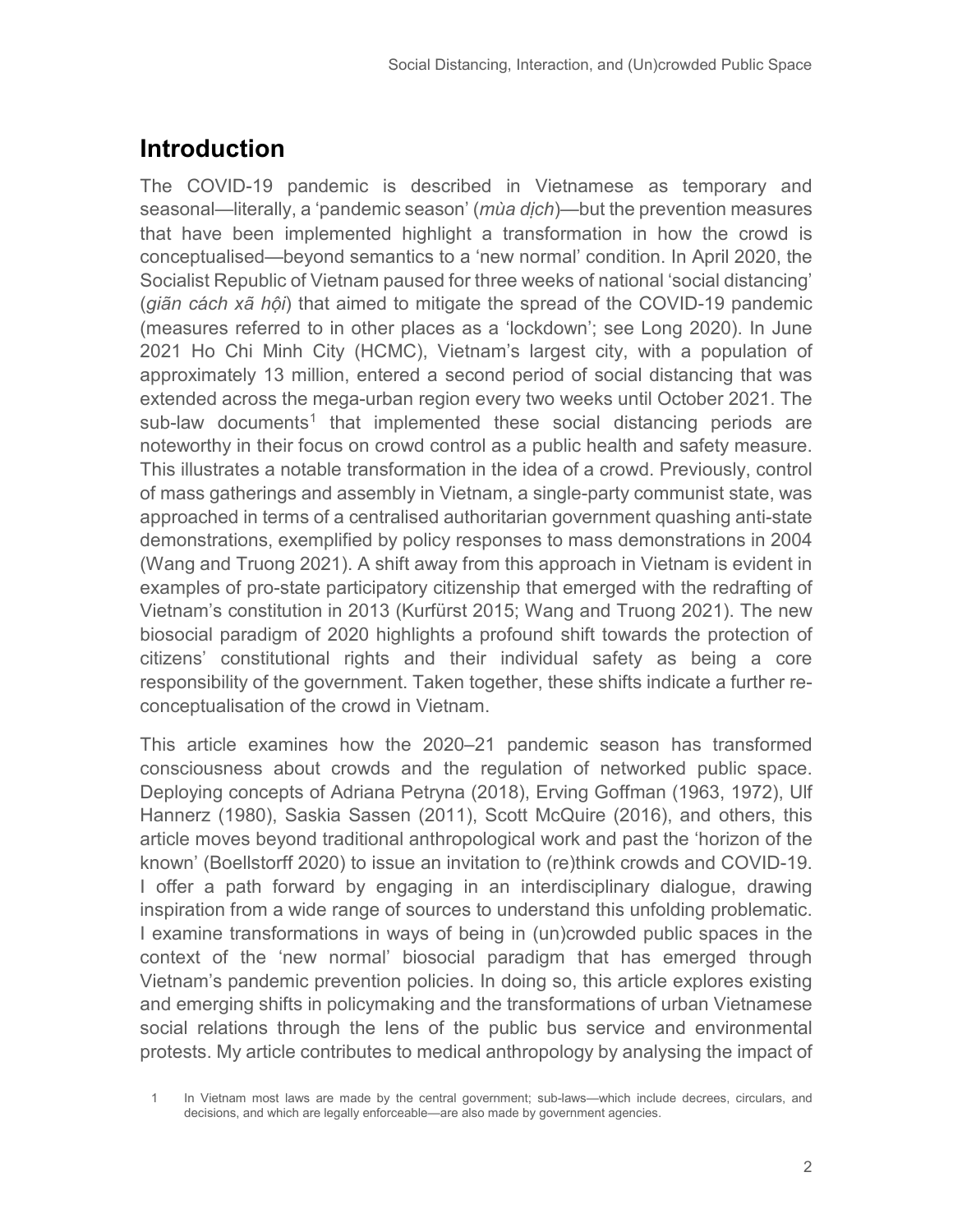pandemic prevention policies on the transformation of crowds that are (un)formed in a more-than-human world.

## **The emerging biosocial paradigm of crowding in 2020**

Vietnam's pandemic season links the medical clinic with the lifeworld through the emerging social condition that is being referred to as 'the new normal'. This condition frames living with infectious disease as an experience that is not extraordinary. Rather than a pause within which to await the end of a disruptive acute outbreak, the new normal is a long-term adaptation to lifestyles that are lived in the co-presence of endemic disease. Vietnam's past exposures to Severe Acute Respiratory Syndrome (SARS), Middle East Respiratory Syndrome (MERS), and H5N1 avian flu, among others, have shaped conceptualisations of biosocial normality as involving more-than-human relations (La et al. 2020; Le et al. 2021; Porter 2019). Living with microbes, medical anthropologist Koch (2013) contends, is woven into the experience of the lifeworld. In the context of Vietnam, as Porter (2019, 19) notes, the contribution of the productive dialogue between science and technology studies, social anthropology, and medicine has called into question the relevance of continuing to think of viruses as parasitic and destructive, rather than thinking with 'microbial exchange relations' that are unequally distributed across more-than-human worlds. Such relations between humans and microbes in the COVID-19 pandemic have rearranged the whole world and, adopting an assertion made by social anthropologists Dawson and Dennis (2020, 4), may further stimulate macrocosmic imaginings of new worlds.

While a post-pandemic future has not yet been fully conceptualised, pandemic preparedness in Vietnam for unknown and unknowable future circumstances has been informed by past experiences of fighting pandemics. In combat against the invisible agents of the pandemic, Vietnam has mobilised its whole political system, including its entire military, and the consensus of society. This full-capacity offensive has been reported to have achieved one of the highest satisfaction ratings in the world in relation to the government's pandemic responses (e.g., 62% approval cited in Le et al. 2021, 14; 81% in Dinh and Ho 2020, 514). Although unknown, Vietnam's post-pandemic future is already proposed to involve living well with viruses and endemic disease in a new normal condition. Nevertheless, management of the pandemic in Vietnam did initially see the deployment of emergency measures. Medical anthropologist Adriana Petryna (2018, 573) argues that the process of implementing practical action in the present to intervene in 'an unknown or runaway future' is an exercise in 'horizoning'. She writes: 'This is a race to secure (actionable) time, which calls for a fine-tuned awareness of jeopardy amid incomplete knowledge, and for labors of continuous recalibration amid physical worlds on edge' (idem). Furthermore, Petryna and Rendell (2021) outline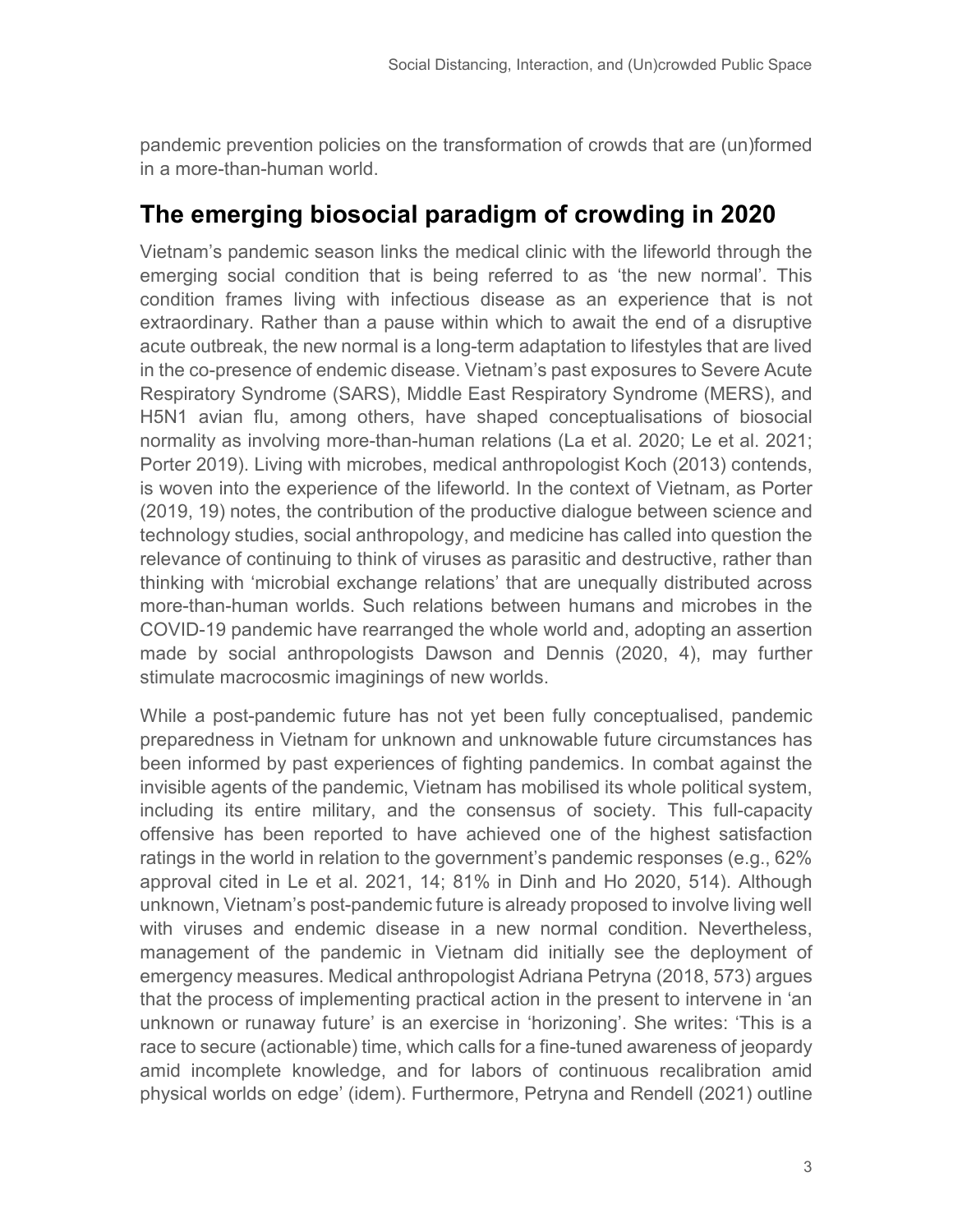the specific horizon of expectation beyond COVID-19 that recovers social futures and reimagines medicine. Horizoning work applied to the context of pandemic management in a single-party communist state reveals a state-led framing of the nation as a communicative, collaborative, and cooperative global partner in the fight to control the pandemic. At the local level, that state's horizoning work can be framed as being in alignment with the discourse of living well with the pandemic in a biosocial paradigm. This emerging paradigm can be analysed through three intersecting lenses. The first relates to how living in the biosocial paradigm involves adopting new social distancing and transmission-reducing behaviours that shape interactions in the new normal world. In the absence of vaccines at the outset of the COVID-19 pandemic, an ethos of preparedness generated policies and practices based on past pandemic experience. Responses, for example, centred on non-pharmaceutical preventative behaviours, defined in terms of avoiding contact with strangers and taking part in transmission-reducing activities responses that have been informed by the country's experience of MERS in 2015 (Jang, Jang, and Lee 2020). In Vietnam in January 2020, medical treatment policy documents for COVID-19 were published a week before the first confirmed cases were reported in the country, and additional policies were issued almost daily for the next six months (Le et al. 2021, 6). In addition to the experiences of MERS, these responses were also informed by the SARS outbreak of 2003 and by previous H5N1 avian flu outbreaks. Typical of global pandemic response policies, a 'safe distance' is defined in policy and practice in terms of measurable physical proximity between humans, and this designated distance changes according to an increased or decreased risk of transmission. Personal protection involves repeating hygiene practices such as handwashing and wearing a face mask. Mask-wearing measures may be framed as protecting the self from others but may also protect others from the self—the manner in which mask wearing is interpreted in Vietnam (Earl 2020b). Together, safe distance and personal protection are designed to contribute to reducing infection risk. Policy measures taken in many countries were focused on physical distancing, suspending public events, closure of schools, workplaces and mass transit, and placing controls on population movement. In terms of living with the pandemic, the policies monitored by researchers from the Blavatnik School of Government at the University of Oxford were discovered to have generated pandemic policy fatigue (Petherick et al. 2021) on the one hand and, on the other, to have created a suite of lessons learned (Hale 2021; see also Vo et al. 2020).

The second lens through which to analyse this new paradigm relates to existing social behaviours that express closeness and connection and which persist in face-to-face interactions in this new normal world of endemic disease monitoring and regulation. In HCMC, social anthropologist Christophe Robert (2020) points out that neighbourhood friends in inner-city laneways, at local shops, and in small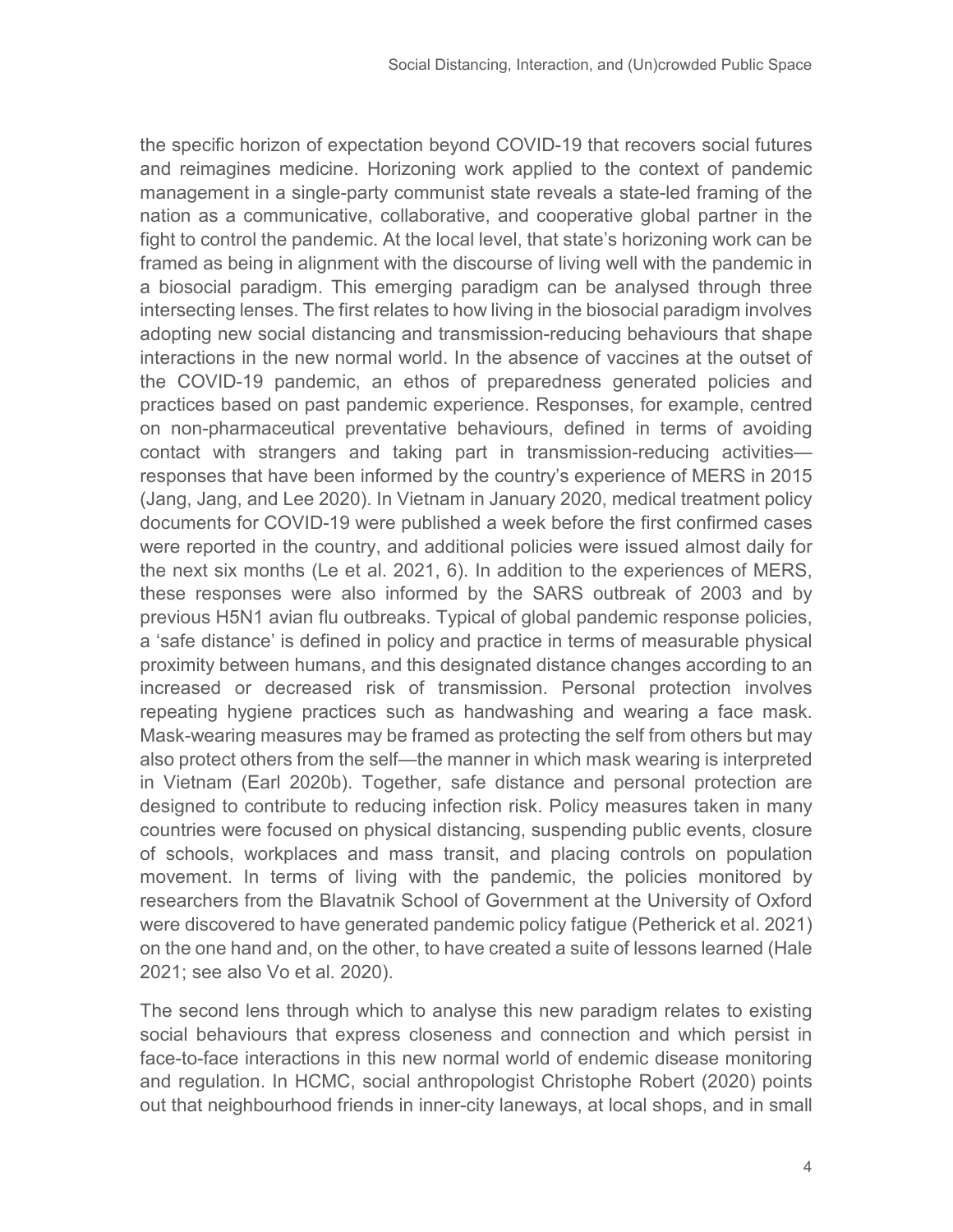wet markets often drop their face masks below their chins when chatting in close physical proximity. This observation highlights that practices of normative politeness and sociality continue to be enacted among people with existing close social relations even during times of preventative social distancing. Established relations of social closeness displace new expectations of physical distance and avoidance. Medical anthropologist and physician Sara Rendell (2021) usefully points out the transformation of meaning and conflation of 'social' and 'physical' distancing that overlooks differences between social connectivity and physical proximity. By focusing on the 'social containment' of households (Long 2020), pandemic policies and practices deprioritise intersubjective relationships by narrowing ideas of kinship to those located in a single household and neglecting neighbouring relations that are as close as kin. In classic urban sociology, Hannerz (1980) usefully differentiates between neighbourhood relationships and traffic relationships along a continuum of what he terms 'relationships of propinquity' (105). For him, 'neighbourhood relationships' involve stable levels of closeness and extended personal recognition of one another; by contrast, 'traffic relationships' involve fleeting and, generally, anonymous interactions. Pandemic policies deal with social relationships outside the household as though they are traffic relationships. Yet, in practice, desires to maintain neighbourhood relationships can breach policy (such as by dropping a face mask to chat). Complaints on social media in HCMC suggest that ward level officials were not policing such breaches inside local laneways as thoroughly as they might.

The third lens through which the emerging biosocial paradigm can be viewed is how living with endemic disease in a more-than-human world has reshaped social interactions between strangers. Individuals negotiating crowded public places deploy 'civil inattention', argued Goffman (1963), a microsociologist who examined social interactions in clinical settings and public spaces. Civil inattention enables individuals to preserve their own privacy by acknowledging strangers yet remaining disinterested, for example by appearing to ignore others on crowded public transport. Yet, in pandemic prevention, individuals cultivate a heightened awareness of their proximity to others and the risk presented by their behaviour. What is considered an appropriate level of indifference to others has radically altered. Rather than ignoring strangers, new forms of participatory surveillance in the biosocial paradigm of pandemic crowding ensure that social interactions involve monitoring and evaluation of strangers' behaviours. Surveillance of scaleddown mass gatherings involves human and more-than-human intrusions among strangers, with guards and ushers, and by the deployment of surveillance technologies. Here, I transition from lessons of classic sociology to those from the philosophy of COVID-19 pandemic policies. Facial recognition and other forms of networked surveillance in the pandemic, Sharon and Koops (2021) contend, challenge how individuals are able to practice civil inattention. Lorenzini (2021,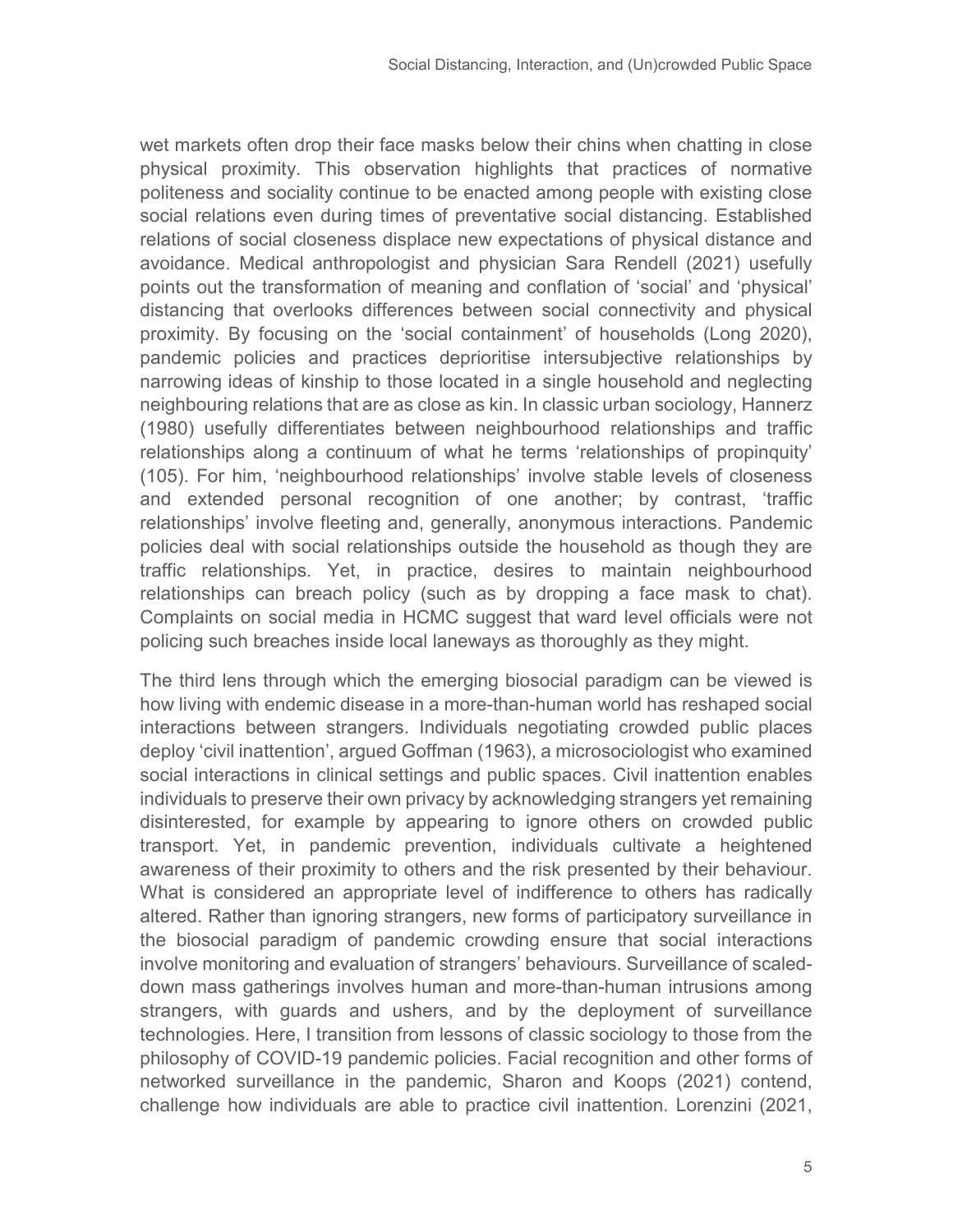S40-S41) deploys Foucault's (1978, 143) term to suggest pandemic policymakers crossed a 'threshold of biological modernity' that saw citizens no longer governed as political subjects of law but through a focus on biological processes in decision making that lasted beyond the initial pandemic crisis and into the new normal condition.

## **The pandemic policy path to Vietnam's 'new normal' biosocial paradigm**

The suite of social distancing measures implemented by the Vietnamese government recommended or enforced new limits on crowds that require monitoring. The April 2020 national lockdown was regulated by clearly defined restrictions, starting with the social distancing recommendations of Directive No. 15/CT-TTg issued by the Prime Minister's office on 27 March 2020 on the climax stage of the COVID-19 control effort. Directive 15 banned events of more than 20 people; limited mass gatherings to 10 people, separated by 2 metres; closed all but essential trading services; and limited public transport and air travel. Five days later, social distancing was enforced by Directive No. 16/CT-TTg issued by the Prime Minister's office on 31 March 2020 on the implementation of urgent measures for prevention and control of COVID-19. It required residents to stay at home, limited mass gatherings to no more than 2 people, separated by 2 metres, extended the closure of all but essential trading services, and suspended public transport and air travel. Fines were put in place for transgressions. The April 2020 lockdown ended when Directive 19/CT-TTg was issued by the Prime Minister's office on 24 April 2020, which laid out the COVID-19 prevention and control strategies which would be in operation in the 'new normal' condition (Vo et al. 2020).

Similarly, the HCMC lockdown in June 2021 was regulated by policy documents that clearly defined the limits of the physical crowd. Directive No. 10/CT-UBND issued by the HCMC People's Committee on 19 June 2021 on the enhancement of COVID-19 prevention and control measures in the city, implemented new measures that limited gatherings to 3 people, separated by 1.5 metres; recommended online working arrangements; and suspended public transport and car ride-sharing (although allowed motorbike ride-sharing to continue). This was updated by Official Dispatch No. 2279/UBND-VX, issued by the HCMC People's Committee on 8 July 2021, which implemented measures to prevent and control the COVID-19 pandemic in line with the Prime Minister's Directive No. 16/CT-TTg, dated 31 March 2020. On 14 July 2021, measures were further tightened by the HCMC People's Committee's Announcement 615/TB-VP that enforced working at home (except for essential operational staff such as factory workers, who must be housed on site) and suspended all ride-sharing, with fines imposed for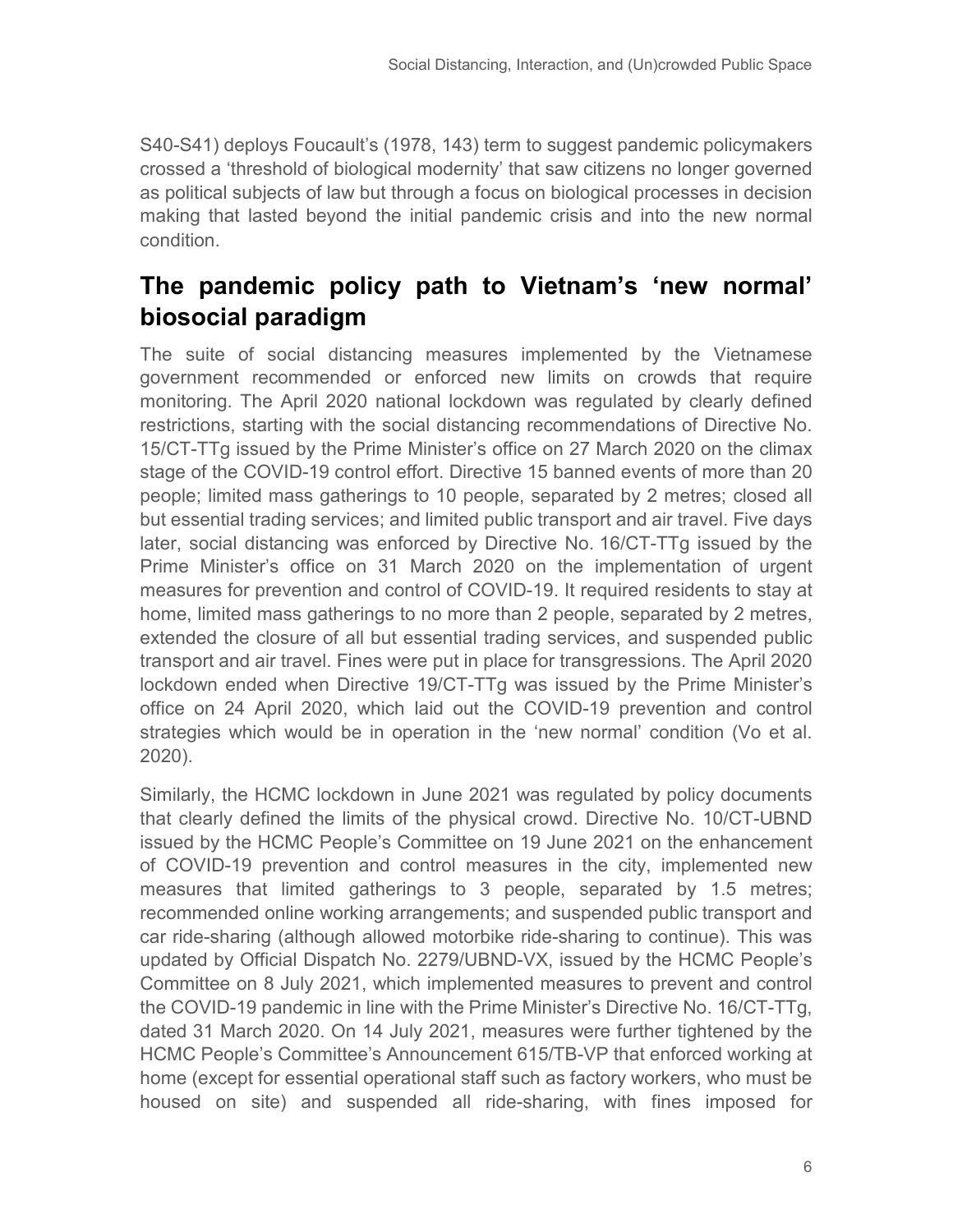transgressions. These policies show that the idea of the crowd is relational and oriented to local practices, dependent on location, and situated in a specific sociohistorical context. The scaling down (or up) of recommended mass gatherings is informed by past experience of infectious disease transmission rather than civil unrest, and with a view to future expectations.

Vietnam's set of social distancing sub-law documents provides an additional update to the prevailing definition of 'mass gathering' that aligns with a biosocial paradigm of public health and safety. The first two noteworthy factors about this change follow recent state policymaking and are discussed below: they include, firstly, an openness to redefining mass gatherings and assembly and, secondly, a shift away from control and concern around the security issues associated with crowds in public spaces towards a concern for the safety of citizens and the protection of their individual constitutional rights. A third factor is that, rather than framing participants as docile and obedient biopolitical subjects, they are encouraged to engage in forms of self- and peer-surveillance. Yet, the behaviours of urban people contrast among friends in neighbourhoods and among strangers in (un)crowded public spaces.

## **Fieldwork context transformed by the biosocial paradigm of crowding**

The impact of pandemic policies and the emerging biosocial paradigm of crowding is evident in Vietnamese urban social relations when explored through the lens of the public bus service. During the periods of strictest social distancing in 2020 and 2021, the Saigon Bus service was suspended. When social distancing was eased, services restarted and resumed usual operations. The only mode of mass transport in HCMC at the time of writing, the Saigon Bus service, demonstrates the transformative powers of vehicles and transport infrastructures on social lives and interactions in public spaces.

The introduction of mass transit to metropolitan HCMC is indicative of Vietnam's intention to globalise. Discourses of global modernity that shape Vietnam's national narratives share a number of features: they are linear; they are progressive and path-dependent in moving towards an imagined yet undefined future endpoint; and they align to Vietnam's self-positioning alongside the achievements of leading industrialised economies (although they do not necessarily espouse comparable values). At the same time, these discourses refer to practices that are deeply and firmly embedded in a place-dependent and sociohistorically situated context.

Here I turn not to the past but to the future in order to frame the emergence of mass transit in HCMC and its associated state and public expectations. The future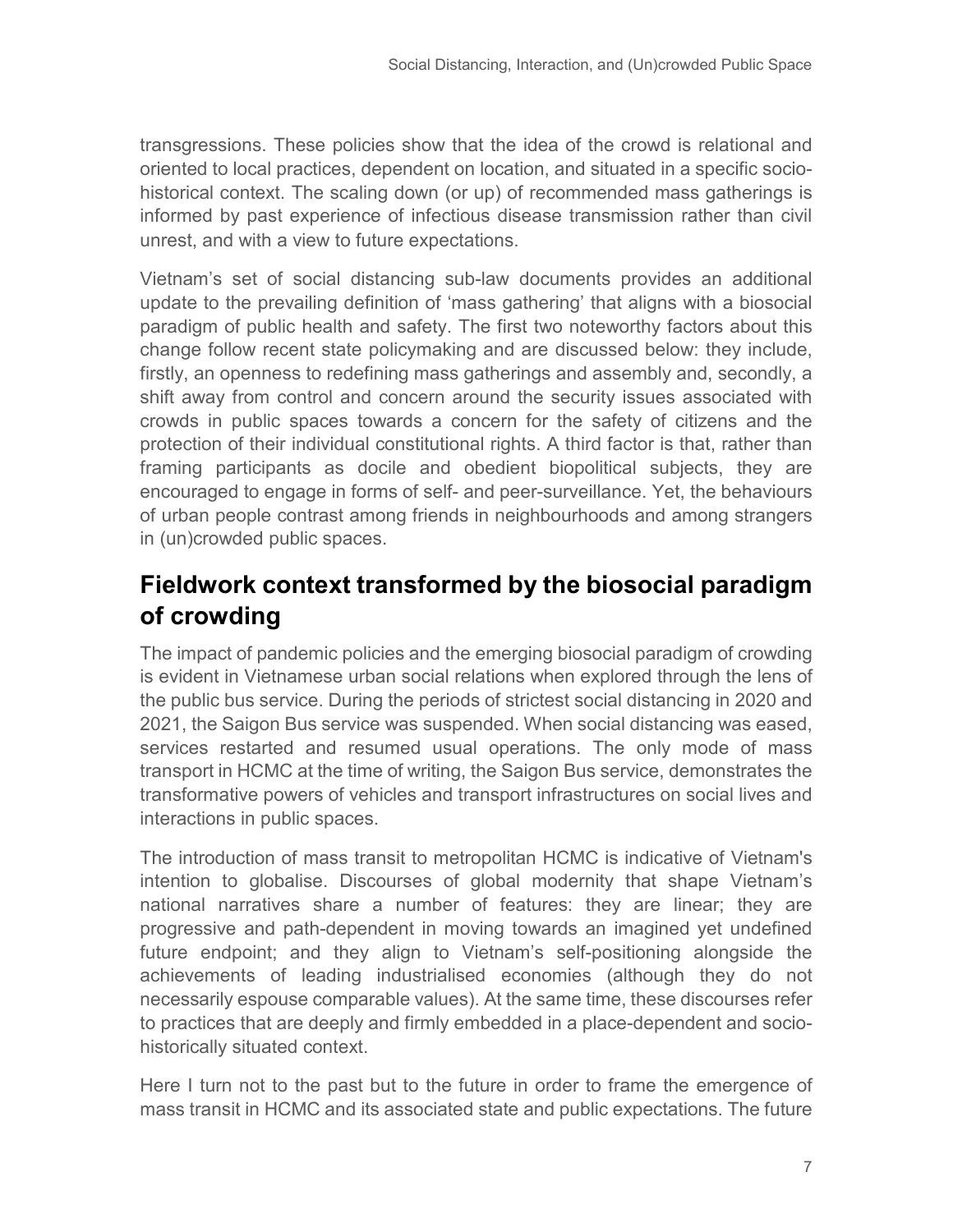orientation to expectations about as-yet-unknown realities is, as we have seen, a form of horizoning work (Petryna 2018; Petryna and Rendell 2021). Social development in HCMC is framed as a normative pathway from rural poverty and hardship towards urbanised wealth and luxury (Harms 2016). Its simplistic linearity, however, fails to recognise the heterogeneity of urban social and material life. Moreover, it fails to consider the possibility of other dimensions of heterogeneity, such as political orientation, online participation, and distributed relations, that are generated through social interaction of the embodied lifeworld with networked public space. Path-dependent models of development shape expectations about the future without knowing for sure what that future will bring.

Future visions for transport mobilities in HCMC are imagined in line with mass transit systems in other cities in Southeast Asia and beyond. Plans to construct new infrastructures, and the progress made towards actually constructing them, shows that horizoning of the future city aligns with a global sustainability agenda that mitigates the climate crisis (Oh et al. 2019). HCMC's plans include a metro rapid transit network; electric vehicles for short-distance commuting; minibus commuter services from city hubs to peri-urban estates; a skyrail; and a water bus service. These modes of mass transit are at varying stages of planning and construction and locate HCMC on a discursive continuum of development with its regional neighbours Kuala Lumpur, Singapore, Bangkok, Jakarta, and (perhaps) Seoul.

Besides the physical, material, and symbolic aspects of infrastructure, the Saigon Bus is also connected to informational systems, and like other transport modes it is a work in progress that includes plans and unevenly implemented communication and monitoring technologies. Ticketing practices on routes 139 and 68 in 2021 provide an example, with buses on the former route having selfservice automated ticketing machines with digital payment options, and the latter having a conductor who sells paper tickets in exchange for cash payments. Sheller (2017) notes that some mobility systems move bodies using physical infrastructure and others move data, code, and images in informational systems. These two dimensions—the physical and informational—indicate the growing complexity of mobility systems and highlight the interdependence of social spaces in the lifeworld and the digital world. The new normal context of the pandemic season adds a heightened awareness of the co-presence of strangers as well as new regulations enforcing ways of being co-present with them in the physical lifeworld.

My analysis of the biosocial paradigm of crowding draws on long-term ethnographic fieldwork on public transport in HCMC. I started riding daily on the Saigon Bus in 2012, carrying out around 20 months of fieldwork over the next seven years, before settling in Ho Chi Minh City in 2019. Inspired by Wacquant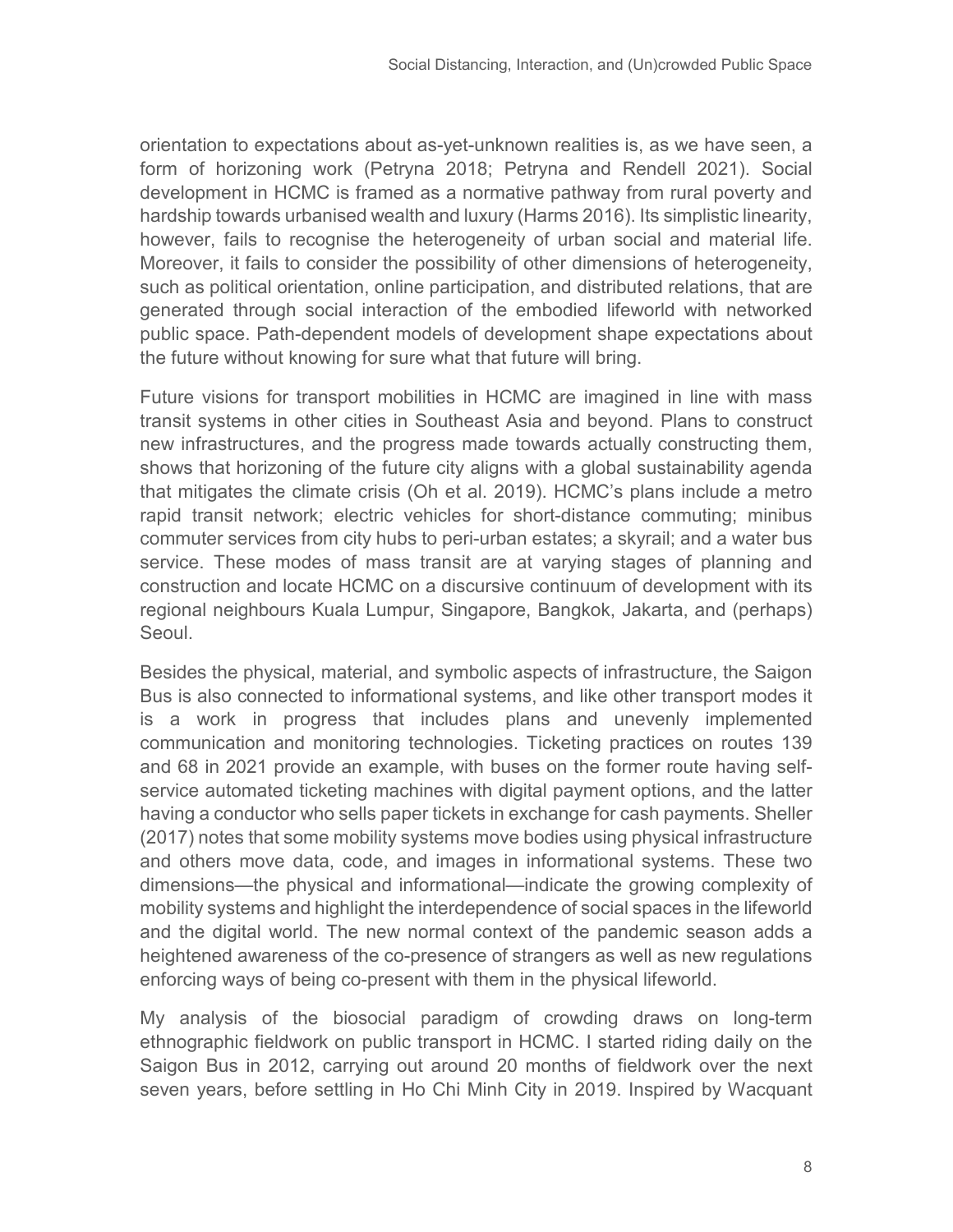(2006), who became a club boxer, I learned the ropes and embodied the practices of bus riding in order to become a bus rider. I also discussed bus riding with nonriders at bus stops (e.g., drinks sellers) and in the community (e.g., motorbike riders and car drivers). Yet, by riding along in-situ to capitalise on an immediacy of context and capture experiences (McGuinness, Fincham, and Murray 2010), I experience and explore practices, social relations, and interactions of public bus riding in HCMC (see Nash 1975). As a co-rider, I participate in riding along and observe how others ride along. I make written narrative field notes, which centre on phenomenal and sensory experiences, and make simple sketches in a posthoc chronological journal soon after taking a journey. I present data in performative vignettes inspired by the 'lively ethnography' of van Dooren and Rose (2016). In doing so, I move beyond a normative discursive paradigm fixed on the collection of personal narratives (Culhane 2017). Rather than recording informants' narratives, I engage with Pink's (2015) reflexivity in sensory ethnography to explore the practices of people in their lifeworld. Primarily, I use participant observation and 'deep hanging out' with mobile research subjects (Geertz 2005). Riding on the bus, I am an observing participant on the move. I ride with a destination in mind, such as a workplace, a university campus, or a friend's house. In HCMC, the Saigon Bus is my primary form of transport and I travel on different routes and at different times of day. Since it is generally a diurnal service, with most routes ending around 7 p.m., the bus is not the only mode of transport I use. In this ongoing project, I explore ethnographic moments in which interactions among highly mobile residents of HCMC in crowded and uncrowded public spaces of the Saigon Bus take place (Earl 2016, 2018, 2020b, 2021). As an empirical example, the Saigon Bus offers a lens through which to analyse the impact of the emerging biosocial paradigm of crowding on the ground.

#### **Self, surveillance, and crowd behaviour on the Saigon Bus**

After strict social distancing in 2020 is relaxed, Saigon Bus services resume. During my first morning back on campus in HCMC after the lockdown, I plan to take the public bus to work. I will wear a face mask as recommended by public health advice and enforced by government regulations for moving about in public space, including riding the public bus. With some uncertainty about what to expect, I go out and wait at the bus stop. The situation of the current pandemic season is out of the ordinary. Being different to normal, it may be a cause for concern or even alarm, although I do not know yet. Eventually I see the bus approaching. I raise my arm to hail it. The driver flashes the indicator and crosses from the centre lane through the lane of motorbikes to the curb. The bus pulls up and I board. I buy a ticket from the automatic ticketing machine and look for a seat.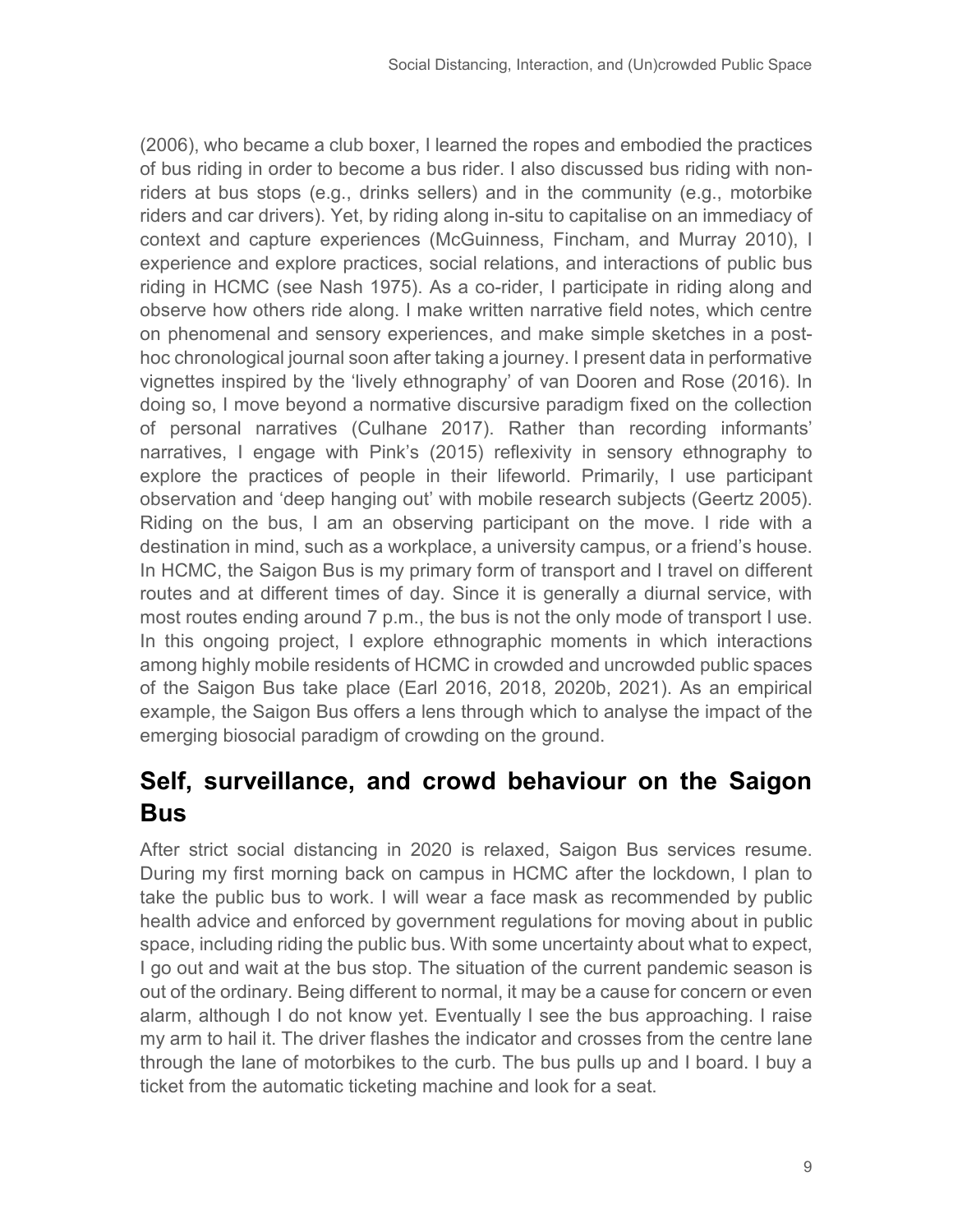The bus has people. I feel somewhat concerned that all around me there are people. It strikes me that in each double seat there are people. Some have one person; others two people side-by-side. Their co-presence makes the bus feel crowded. The crowd makes me feel nervous in the new normal situation. To take a seat I make my way along the aisle. It is difficult to find my balance in the moving bus. I grasp each seat rail as I pass, asking myself if it is safe to touch the surface others have surely touched. I reach the back of the bus and take the last vacant seat. I am on the aisle side, next to another passenger. She is sitting very straight and contracts herself towards the window to ensure we do not accidentally touch. I also sit up straight to ensure nothing of mine spreads on to her side and I make no intrusion in her space. We each enact our 'personal space' and 'possessional territory' that in Goffman's (1972) microsociological analysis constitute 'territories of the self'. After experiencing lockdown, individual possessional territory is widened and awareness of its boundaries is heightened and more strictly policed.

As a Saigon Bus rider, I am familiar with riding HCMC's public buses, and I know what to expect. In pandemic season, the idea of personal space feels much the same as usual but the comfortable distance between co-present strangers—me and others—grew a little, and my awareness of others has become more conscious. The practical action of boarding the bus and taking a seat has not changed, unsurprisingly. The practice recurs each time a passenger boards, although it is not repeated exactly. Bus-riding in Saigon is generally the same as usual: standing at a bus stop in the street, hailing the bus to alert the driver to stop, buying the single-use ticket on board, holding the rail to keep balance, alighting only at a designated bus stop (although not necessarily if it is raining very heavily). Yet the practices of Saigon Bus riding are place-dependent. Riding a public bus in HCMC is akin to but not quite the same as riding a public bus elsewhere, say in Asunción or Zagreb. The standardised practices of mass transit systems vary. In HCMC in the pandemic season bus riding is the same as usual but at the same time different. It is the situation of bus riding that is different—riding it is now sociohistorically situated in the time after (we became aware of) social distancing practices adopted in response to the COVID-19 pandemic.

The bus pulls up at a stop and more passengers enter. It becomes crowded enough that there is standing room only. New passengers stand in the aisle, leaning on the edge of the seats, or holding on with two hands—to both left and right rails—in order to keep their balance. Some passengers seated on the aisle shuffle away a little. In doing so, they show not 'civil inattention' (Goffman 1963) but a heightened awareness of the need to monitor the co-presence of others. While the biosocial paradigm of social distancing delineates what is a safe physical proximity, these are distances that change with feelings of discomfort and on the basis of informal risk assessments. Dealing with the co-presence of strangers in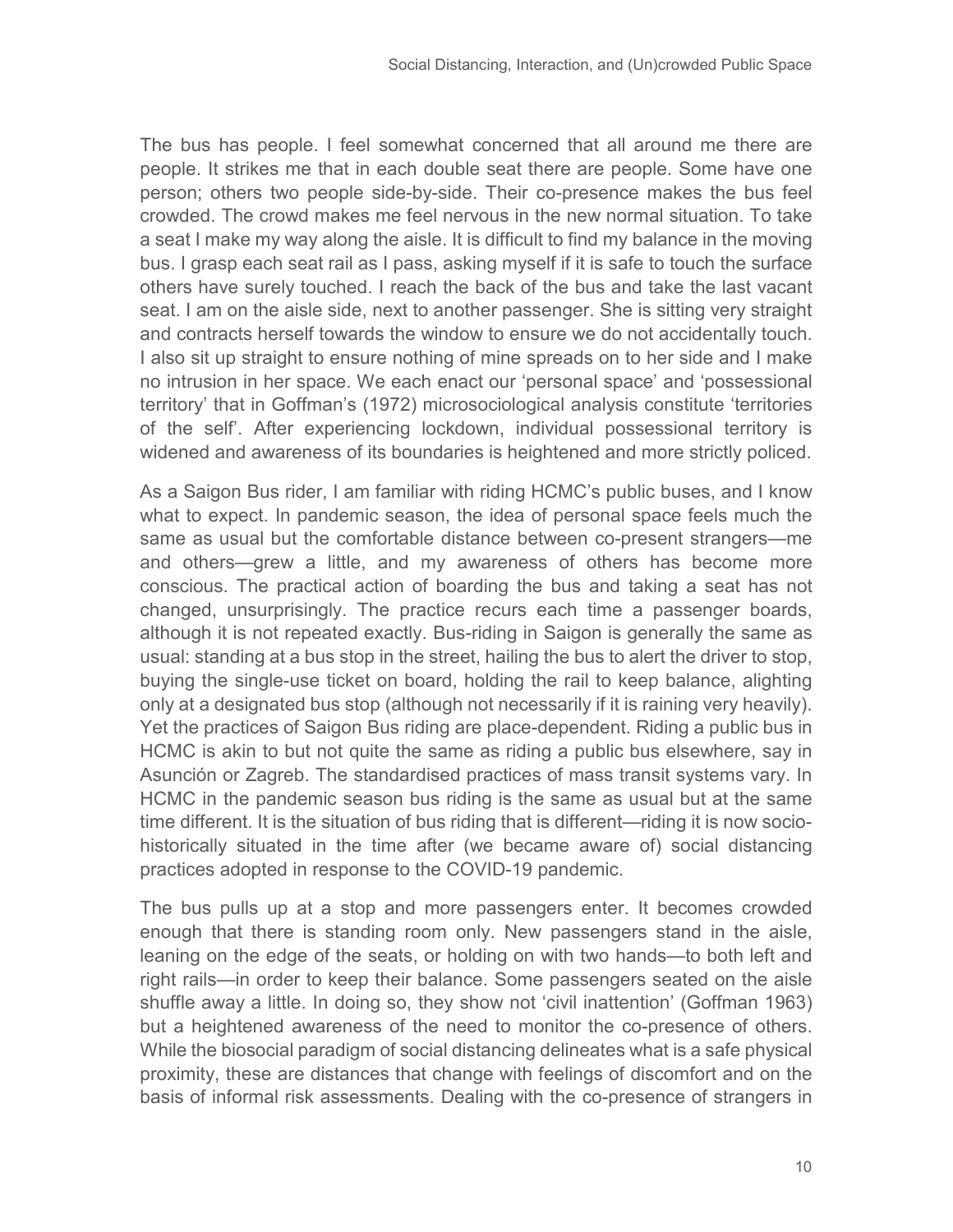public space, especially when it is crowded and its limits are constrained to 1, 1.5, or 2 metres, involves behaving more or less in harmony with others. Even though the bus seems to be crowded, it carries fewer than half the passengers of a normal morning rush hour service. The level of crowding is in line with current public health and mass transit regulations. When the passenger limit is reached, the bus bypasses the bus stops and leaves waiting passengers behind.

On board, we all wear face masks. Clearly visible in multiple places in the bus near the door, on the window, above the windscreen—are copies of a typed sign stating that passengers must wear a mask before entering the bus. A photocopied paper taped on the bus window shows a copy of a street billboard with a nurse reminding passengers how to correctly wear a face mask.<sup>[2](#page-10-0)</sup> My co-riders, wearing their masks, are seated side-by-side. Some edge away from others who are sharing their seat or standing in the aisle too near to them. This moment shows that a consciousness of crowding is heightened and an awareness of being (too) near strangers may generate discomfort and a feeling of being encroached upon or contaminated by others through sensory violations or intrusions into one's territory (Goffman 1972). When a passenger drops her mask to talk to her fellow traveller, the conductor catches her attention and gestures for her to replace it. This demonstrates how behaviours in public are monitored and policed more closely than before.

All the action on the bus that I describe above was captured on the security camera positioned above the driver's head. Cameras were installed on buses before the pandemic to monitor the bus crew's behaviour: to check they were dealing with customers politely, ensuring that passengers purchased tickets, and handling cash responsibly. Yet, the camera view is directed over the driver's head into the body of the bus, where the passengers are located. The passengers are strangers sharing co-presence not just with each other inside the bus but also with others, who cannot be seen, in the digital world of bus operations and camera footage storage. The presence of cameras, and the potential for facial recognition services, inhibit passengers from using appropriate civil inattention—which might include pulling faces or making rude gestures—to deal with one another.

Moreover, single contacts between strangers on mass transit occur by chance. They are unintended, unplanned, and, in the words of Hannerz (1980), 'scattered' among individuals who are 'within convenient reach'. Yet, in the new normal condition, the movements of individual bus passengers should be trackable. The detection of a positive case at a peri-urban bus terminal in HCMC, for instance, prompted authorities to ask bus passengers to register their journey using an

<span id="page-10-0"></span><sup>2</sup> Although mask wearing became mandatory in order to ride the bus under the new normal conditions, wearing a face mask on public transport in HCMC was normative before the pandemic (Earl 2020b).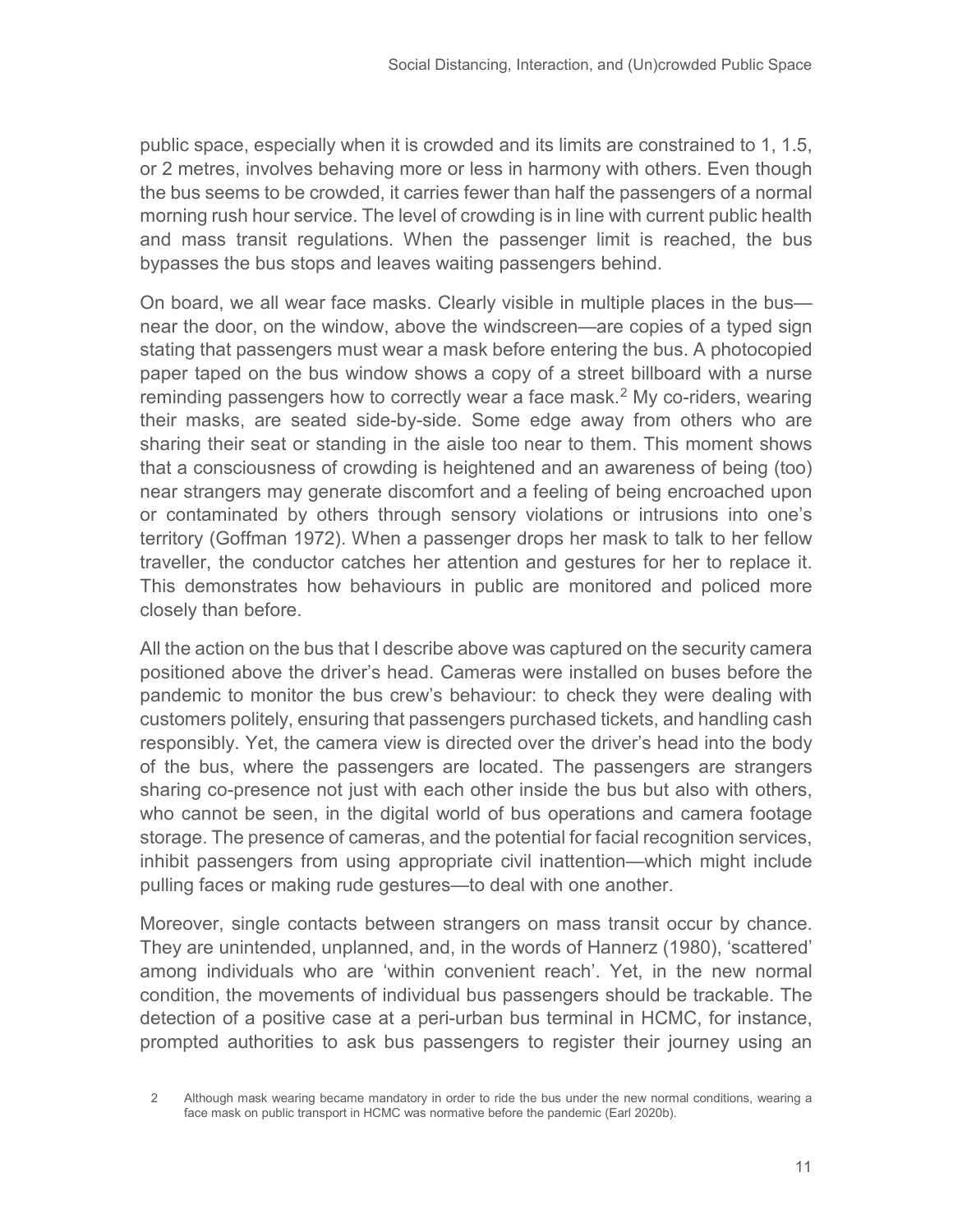onboard QR code or, for passengers unable to do so, to fill out a paper form with their contact details, the route, and the time at which they travelled. Such attempts to track single contacts and identify who went where and when—then to limit their movements—required new forms of self-monitoring and public surveillance. Constraining and reporting movements in this manner potentially provides an alternative rationale for population control and public security in the context of an authoritarian state. In linking these ideas to the biosocial paradigm of crowding, I turn to medical anthropologist Natalie Porter (2019) who describes pandemic policy and practice as being made and remade on the ground. Definitions of safe physical proximity change with context since they are practice-oriented, placedependent, and socio-historically situated.

#### **The crowd as a contact zone**

The 2020 COVID-19 pandemic has prompted, among other things, a heightened awareness of crowding and more self-regulation concerning the closeness of social interactions and contact with strangers, for example among passengers on Saigon Bus services. In less than three decades, an idea of the crowd in Vietnam has undergone transformation: from being seen as mass gatherings for anti-state demonstration that require social control, to being viewed as pro-state engagement via networked participatory communities, and whole-of-society participation in and surveillance of more-than-human relations in a biosocial paradigm. In an early paper on crowds in Hanoi, Vietnam's capital city, Thomas (2001) was inspired by the flows of Vietnamese football fans into the city streets to celebrate the country's wins over Indonesia in the 1997 SEA Games and over Thailand in the 1998 Tiger Cup. Her analysis centred on the potential for public disorder in the physical crowd that occupies bounded public spaces. This conceptualisation of the crowd juxtaposes the purpose of assembly and state interests or actions.

Fast forward two decades to December 2019 and a crowd of Vietnamese football fans floods into the streets (*đi bão*, literally: go like a storm, storming) of HCMC to celebrate Vietnam's win against rival Indonesia in the 2019 SEA Games final. The crowd is huge, its size unable to be estimated, and it is unlimited by the width of the streets; individuals of the crowds, after all, are also connected online, in cities all over Vietnam. Those physically in the crowd post videos, selfies, and messages which are reported and republished in the online mass media. The national broadcaster livestreams the match, the crowded city squares, and the gridlocked streets. Amid a sea of nationalist red banners and yellow stars, the occupied public spaces and my slow progress across the epicentre in Nguyễn Huệ pedestrian mall are simultaneously monitored by street cameras, which capture the crowds and duplicate them in the digital world—albeit in a manner that, this time, offers no opportunities for participation. This experience converges the embodied and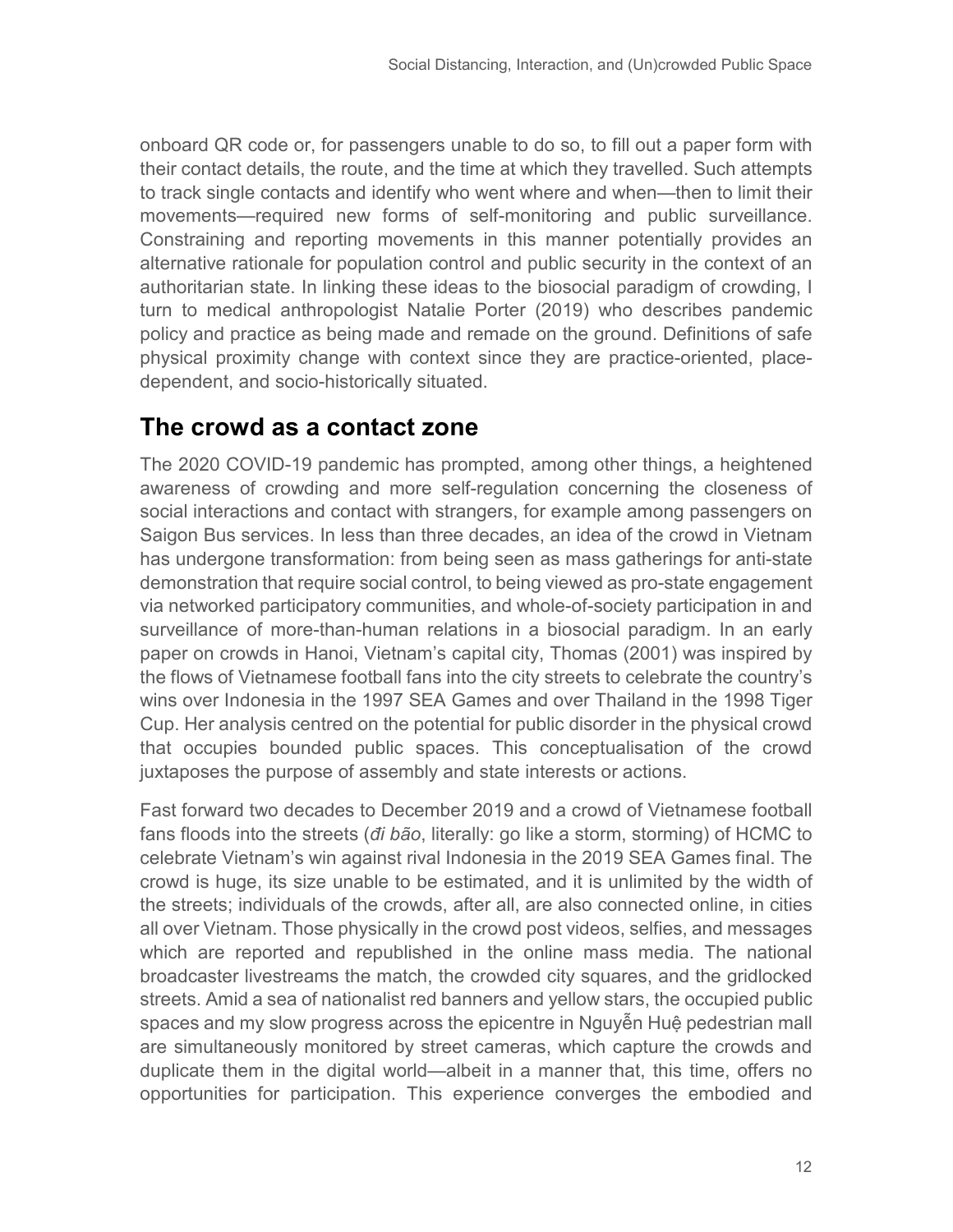networked spaces where the crowd interacts and a contact zone that connects pro-state fans with the state. Public space is, media and communications theorist McQuire (2016) contends, a contact zone that comprises a variety of contested social spaces that involve the digital and the physical, but which do not compel participation, action, inclusion, or a sense of belonging.

Online participation and networked public space have become part of the crowd, and its increased distribution and feedback capacity enhances its reach and influence. Facebook and other online tools generate a means of contact between the physical lifeworld and digital world. In the global street, sociologist Sassen (2011) argues, digital communication tools are situated as part of a larger urban ecology that operates by particular logics which are tailored to the purposes and needs of different users. These may be mundane (such as a financial investment) or revolutionary (such as gathering with the aim of overthrowing a government). Digital tools in local or place-dependent action can serve mundane, everyday participation without a revolutionary aim, however. Public spaces involving embodied and networked co-presence form a contact zone in the more-thanhuman world, and such spaces are exemplified on Saigon Bus.

The central public bus terminal or a busy stop near a hospital or shopping mall are places where physical crowds are present. However, the crowd involves more than mere presence in the street. To become a crowd implies an assembly with a shared purpose for gathering, such as waiting for a bus or demonstrating against a land seizure. In a second article on crowds in Hanoi, Thomas (2002) suggested that bustling urban street life provides a public space for destabilising state control. Thomas located dissent in the lifeworld of the streets, and suggested that public discourse embodied in the form of a crowd of people physically present in the street has the potential to exert a powerful influence on the state's activities. Returning to McQuire (2016), I note that digital tools have disrupted the focus on people gathered in public. This has occurred by enabling the distributed organisation with far greater reach. Users have a means for simultaneous archiving and selfreporting accounts. McQuire argues that 'feedback networks' that characterise networked participation play a multi-faceted role in disseminating forms of information and accounts of action that not only record events but potentially influence media coverage. Posting about why people have gathered is a form of self-reporting. Citizens' self-reporting and creative contributions to reinforcing state messages have become features of the new conceptualisation of the crowd.

## **Encouraging digital participatory citizenship**

Among Saigon Bus passengers and HCMC residents more generally, social media messaging and online information sharing have been crucial aspects of managing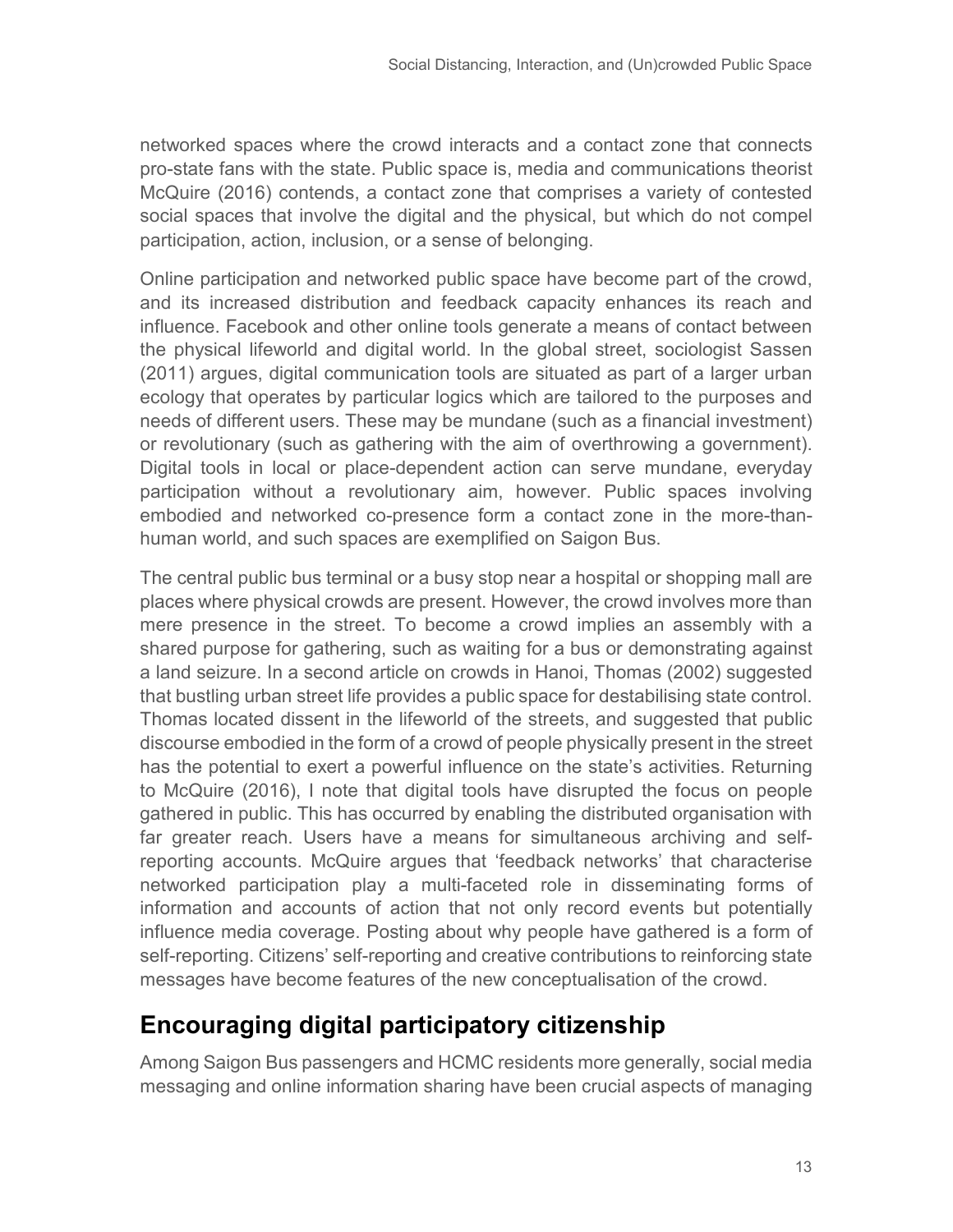the pandemic. This has been through disseminating awareness of crowding limits and transmission-reducing behaviours, as well as by promoting measures for living with microbes as part of the social fabric in a more-than-human world. Engagement with digital participation as a normal part of the social world shows not an assertion of policy but a codification of persistent practice that has established itself over the past decade. For example, by January 2021 there were 72 million social media users in Vietnam, representing almost three quarters of the population, and almost all were using Facebook and YouTube on a mobile device (Simon Kemp 2021). The approach of the Vietnamese state to managing an increasing volume of online participation has been flexible and uneven, yet responsive to public opinion (Mai Duong 2017).

Like other policies and practices in a more-than-human world, legislation about assembly and digital activism is made and remade as responses that address specific contexts where action is being taken. While online participatory forums, such as Facebook, have provided Vietnamese and others with a space to voice their opinions and responses, it should not be assumed that online participation is homogenising nor that it gives voice and visibility (Miller and Horst 2020). Rather than there being an attempt to control citizens' access to global apps, as elsewhere in the world, the internet in Vietnam has become both a political resource and a political arena. Bui (2016) analyses the influence of social media in elite politics as having provided forms of information sharing that sees the public better informed; to have created visibility among political factions; and to have increased exposure and public scrutiny that greatly impact on the way the political apparatus operates. In sum, the influence of social media is balanced with constraints on its use for the public. Similarly, Mai Duong (2017) notes the use of social media as increasing visibility and accessibility, including the emergence of blogging as a source of independent news and information; as an arena for competing political ideologies; as an alternative channel that challenges state-run media; and as a method for voicing opinions that maximise freedom of speech.

Digital participation has become an important practice for enacting citizenship in Vietnam. While Saigon Bus riders are active in posting comments about the system failing to meet sustainability targets, its poor service provision, and the poor behaviour of drivers, conductors, or passengers, drawing on documented examples beyond the public transport system further illustrates the point that the reach of online participation among a networked crowd potentially has influence on governance structures. Analysing a case of widespread public criticism of bauxite mining in Vietnam in the late 2000s, Morris-Jung (2017) points out that the socialist state historically crafted categories of expertise and activism into government spaces. This activism enabled the management, control, and mobilisation of expertise for state purposes while monitoring and controlling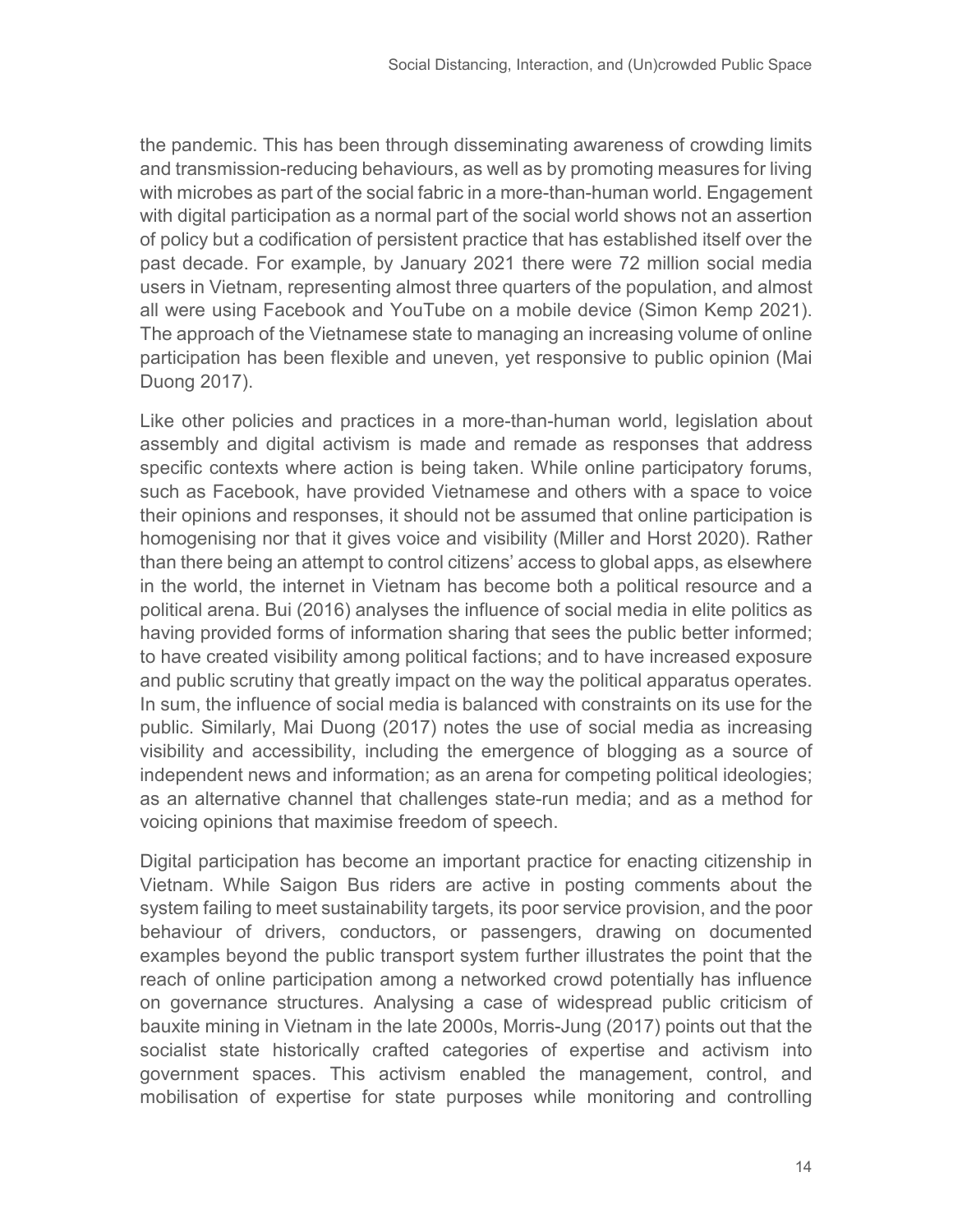potential threats to state authority. Public protest in the new form of an online petition challenged state attempts to manage public debate through control of the media and the mobilising of its own expertise. Using the state's experts, Kurfürst (2015) argues, reproduces existing power differentials that privilege urban elites who have personal connections to state and civil society networks, and excludes citizens who lack the prerequisite access to technology and relevant communication networks to engage in this manner.

Moreover, Kurfürst (2015) notes that urban elites and Vietnamese living abroad may set the protest agenda rather than represent workers or citizens. An example of participatory citizenship among urban elites emerged during the process of redrafting Vietnam's constitution in 2013. A group of 72 pro-state experts (intellectuals and retired officials) submitted a petition of new ideas that challenged the state to promote universal human rights aligned with an international (Western) agenda. Wang and Truong (2021) comment on this example—alongside a number of others, including the policy deadlock for legislating an assembly law to curb demonstrations—as highlighting an observable shift in focus of legislative debates: from regulation for social control to emphasising protection of an individual's constitutional rights, including the right to protest. They interpret the driver not as the aim of improving domestic and international legitimacy but as preserving the stability of the regime.

The participatory approaches to constitutional reform in 2013 may have been a turning point in digital activism that diversified the voices engaging in pro-state commentary and criticism. Citizen-led social movements have flourished on Facebook and other platforms. Yet, McQuire (2016) reminds us, online participation may or may not involve dialogue and may or may not link with deeper social or political changes. Users may become docile followers who are guided by received messages as much as active 'prosumers', who generate original content as well as consume it. However, it seems that the general aims of the Vietnamese public in using Facebook are not simply (or not even) revolutionary, since they do not appear to aim for or even to encourage the destabilization of the state. Rather, members of the public often engage in Facebook commentary on state policy and (lack of) state action on important issues, such as achieving sustainability goals. Vietnamese audiences are 'never docile' and inactive, asserts Nguyen-Thu (2020). She identifies that, while the state tolerates some criticism and venting on online forums, the interaction between the state and the public, while remaining hierarchical, is dynamic and responsive to contested issues in particular contexts. It is important to note that active citizenship, including in an authoritarian context, involves agency—such as voluntarily choosing to participate in a forum, sharing personal opinions, monitoring others nearby, or stepping up to act upon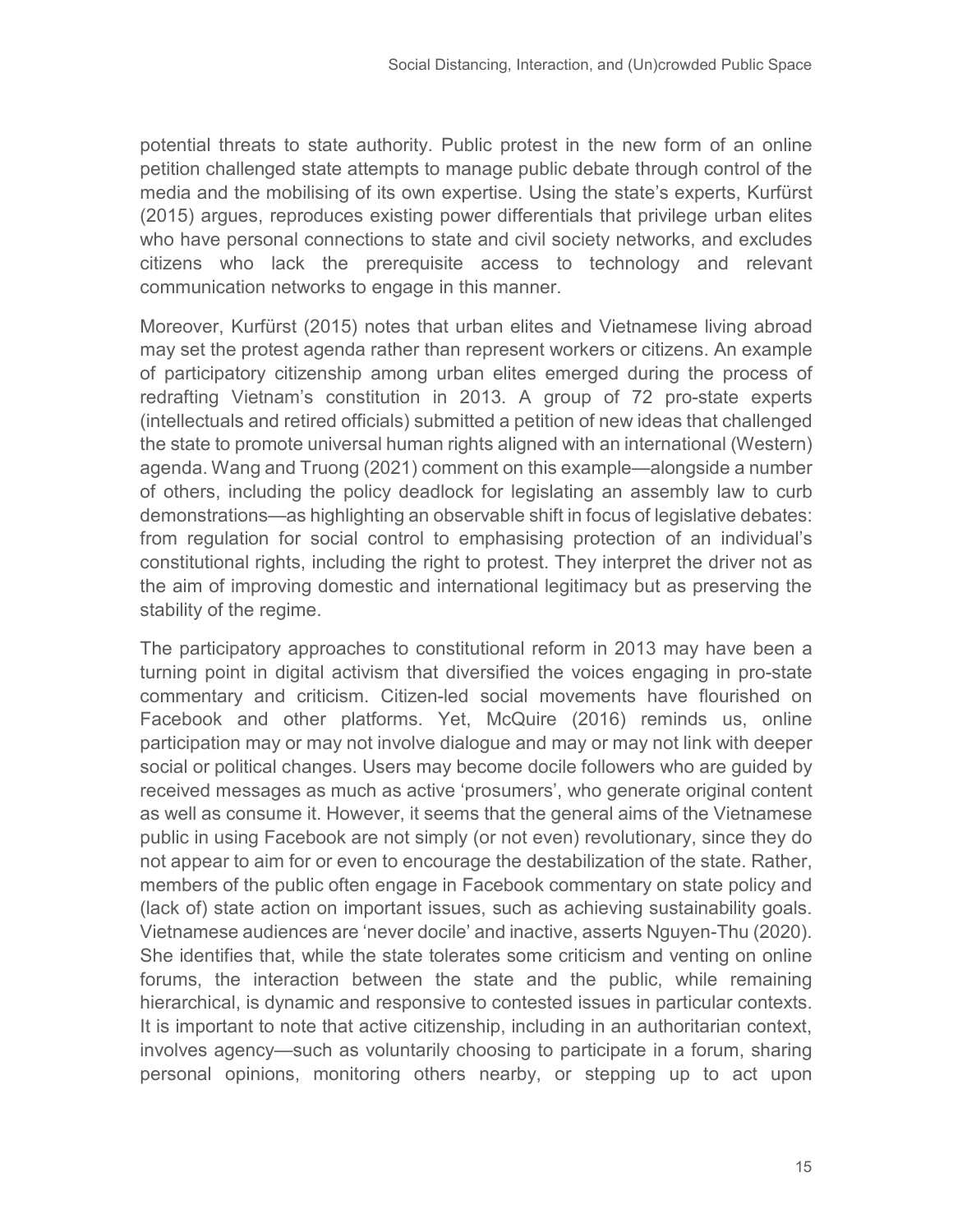instructions given. Furthermore, examples from Vietnam show that the public expects the state to listen and respond.

Homing in on another case of environmental activism and protests against a widely unpopular policy to fell street trees in Hanoi, Vu (2017) notes that Facebook provided a citizen-led space for grassroots environmental activism that contrasts with previous expert activism led by non-governmental organisations. Nguyen and Nguyen (2018) argue that public participation on Facebook—'activist PR' mobilised citizens who aimed to overturn policy and save the trees. Gillespie and Nguyen (2019) found that social media became a space where urban citizenship could eventually influence the state. Online public participation among citizens claiming their rights to participate in governance pushed back against policy decisions made by city officials and disrupted officials' expectations about how citizens should behave.

While Vietnam has not yet passed a proposed law to control assembly and demonstrations in public space, cybersecurity law was tightened in 2014 and again in 2018 in order to increase monitoring and control of content (Kurfürst 2015; Wang and Truong 2021). Nguyen-Thu (2018) notes that the state was prompted by an awareness of the growing use of Facebook-based social movements that make the public aware of issues to pass new laws to restrict freedom of expression and grant more power to authorities to survey and punish online citizens. In 2020, among the pandemic policy measures enacted were further restrictions on online content to control the spread of misinformation about the pandemic. Communication, along with collaboration and cooperation, remain crucial dimensions of the new normal condition.

## **Tethering citizens, distributing participatory surveillance**

Riding the Saigon Bus in the new normal condition highlights that one of the social impacts of increased microbe monitoring is the heightened awareness of others and the conscious self-management of stranger relations in (un)crowded places of the more-than-human world. Viruses as relational entities depend on living in a host (Porter 2019). Pandemic prevention policies aim to identify contacts that expose actual or potential more-than-human relations. Disease surveillance gives rise to new expectations about appropriate levels of people surveillance. Increased monitoring of interactions between humans becomes a by-product of attempting to monitor the transmission of microbes between living human hosts. Watching for evidence of illness in social settings involves monitoring human behaviour to ensure transmission-reducing practices and safe distancing are being followed. Technologies of surveillance, such as the safety cameras installed on Saigon Bus services, provide a means for the state to trace disease transmission and offer an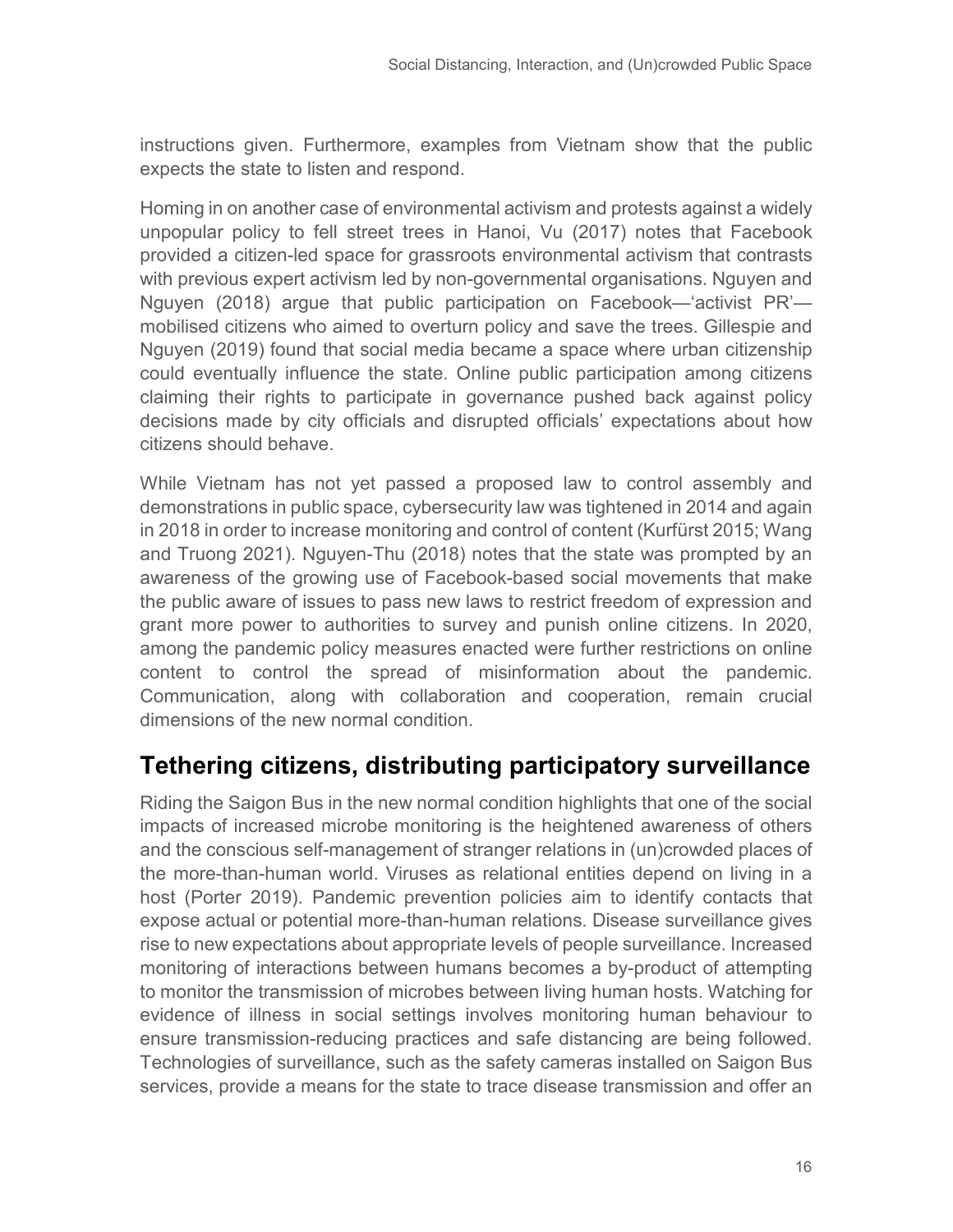invitation to urban people to self-monitor their behaviours and personal territory as well as to monitor those of others. With the mobilisation of the digital world, DeNicola (2020) points out that forms of online participation do 'tether' citizens in networks that normalise constant surveillance at the same time as destabilising and reconfiguring dominant (media) institutions. Taking up DeNicola's term, tethering residents to pandemic surveillance of the biosocial paradigm in Vietnam's new normal condition involves three interlinked aspects: communication, collaboration, and cooperation.

Early in the pandemic, Vietnam's Prime Minister Nguyễn Xuân Phúc issued a call for the nation as a whole to fight COVID-19. Pandemic communications illustrate how the single-party state exercises a sufficient degree of its authority when required. COVID-19 policy documents were issued by all levels of government, including the central level, all 18 national ministries, and all 63 provincial people's committees (Le et al. 2021). Traditional methods of public awareness raising street banners and billboards (such as the one reproduced on a paper taped to the bus window); national television broadcasts; and the public address system in some residential areas—were mobilised to disseminate accurate pandemic management information and to warn against the spread of misinformation. National and provincial government ministries as well as telecommunications companies issued instructions for transmission-reducing behaviours, particularly handwashing and mask wearing, as well as summaries of current policies about social distancing and other measures. None of these messaging alerts services required consent or individuals to actively sign up (Earl 2020a).

On social media, key government messages were disseminated by Deputy Prime Minister Vũ Đú̕ c Đam and other trustworthy and known political leaders almost hourly and re-reported in the mass media with up to 50–60 reports each day (La et al. 2020). The state also called upon trustworthy experts as part of its public information campaign. Doctors and medical professionals used their own private social media, such as Facebook and Zalo (a local version of WhatsApp), as well as mass media appearances to communicate key messages. Besides experts, individuals from diverse social backgrounds used YouTube to share their experiences of quarantine, isolation, and testing (Ibid.). Social media offered individuals a form of self-presentation that enabled the self-reporting of their own behaviour—and themselves to be monitored by others. In the context of social distancing policies, the expectation of the crowd to self-report and self-monitor on social media has become a feature of the state response (Nguyen 2020). Accuracy of information was ensured by state measures to censor misinformation, including removing Facebook posts that spread information deemed to be unreliable or to incite non-compliance with recommended public health practices. In participating in pandemic communication online, users voluntarily tether themselves to a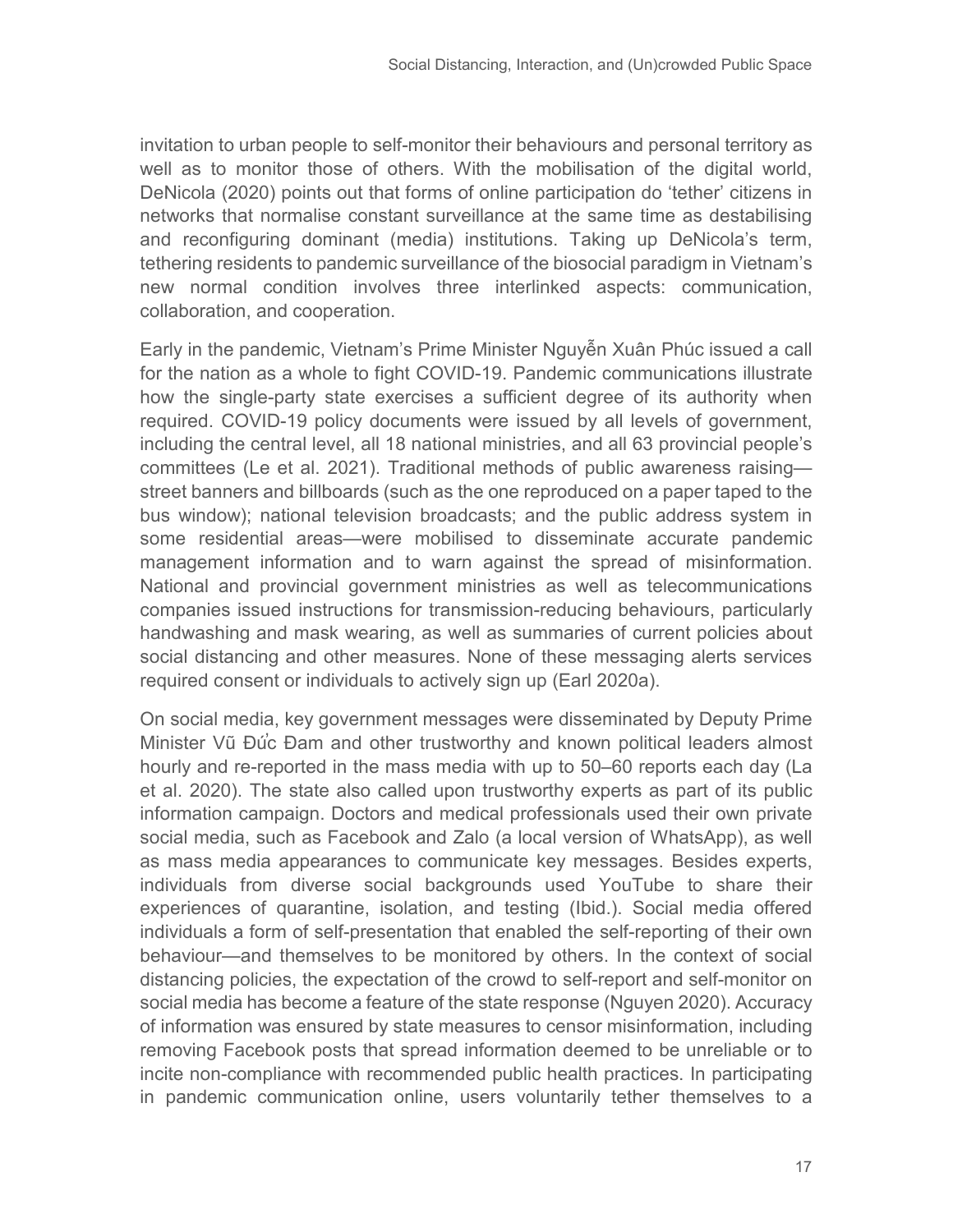network of everyday surveillance, which transforms the crowd from an amorphous collective into a countable group of networked individuals.

Pandemic prevention policies, such as mask wearing, call for the collaboration of citizens. In Vietnam's case, the whole of government was committed to jointly collaborating with the public to achieve the shared goal of fighting the pandemic enemy and adjusting to living in a normalised more-than-human world. While La et al. (2020, 17–18) consider there to be a contrast between 'central planning secrecy' of past policy implementation and 'transparency in the digital age', joint collaboration between the state and citizens has long been a norm in Vietnam. For example, parents are routinely called upon to provide co-funding for healthcare and schooling in order to access basic services. Moreover, philanthropy and donations to charitable causes are publicly acknowledged, as exemplified by listing the names of local and international donors (and the amount of their donations) to support orphanages or victims of natural disasters, on-site or in the media. In the recent era of pandemic prevention, public co-funding and donations of goods by companies and individuals have been an important factor in generating funds for facilities, equipment, healthcare and food staples (La et al. 2020; Nguyen 2020; Pham 2020). Such co-funding and donations can be considerable: in 2021, for instance, public philanthropy built a national vaccine fund to the value of over 8.6 trillion VND (approx. US\$ 375 million).

Celebrities and online influencers have contributed to financing the state, and their gifts to government are documented on their own social channels or reported in interviews with mass media channels. They have also disseminated their creative contributions that aim to maximise communication about pandemic cooperation. This is evident in the catchy 'Handwashing Song' (*Ghen Cô Vy*), with accompanying dance moves, that went viral on social media in early 2020 (Min x Erik 2020). Ordinary citizens use social media to show their participation in society by posting images of donation bank transfers (La et al. 2020) or by recording their volunteering at a neighbourhood 'Zero Dong' supermarket that distributes free food to the needy (Pham 2020), for example. Making gifts to government of cash, goods, and equipment, or volunteering work hours, are forms of crowdfunding that enable state service provision. Crowdfunding for costly medical treatments, medical anthropologists Neuwelt-Kearns et al. (2021) report, acts as a social mechanism for donors to exhibit their care for people and to affirm the deservingness of the patient. In the context of pandemic prevention, co-funding also offers donors opportunities to show pro-state support and patriotism by contributing to the public health needs of fellow citizens, although without knowing the potential recipients of treatment personally. Collaboration in pandemic prevention transforms the crowd by realigning relations with strangers, either copresent or unknowable, into relations of shared identity, belonging, and mutuality.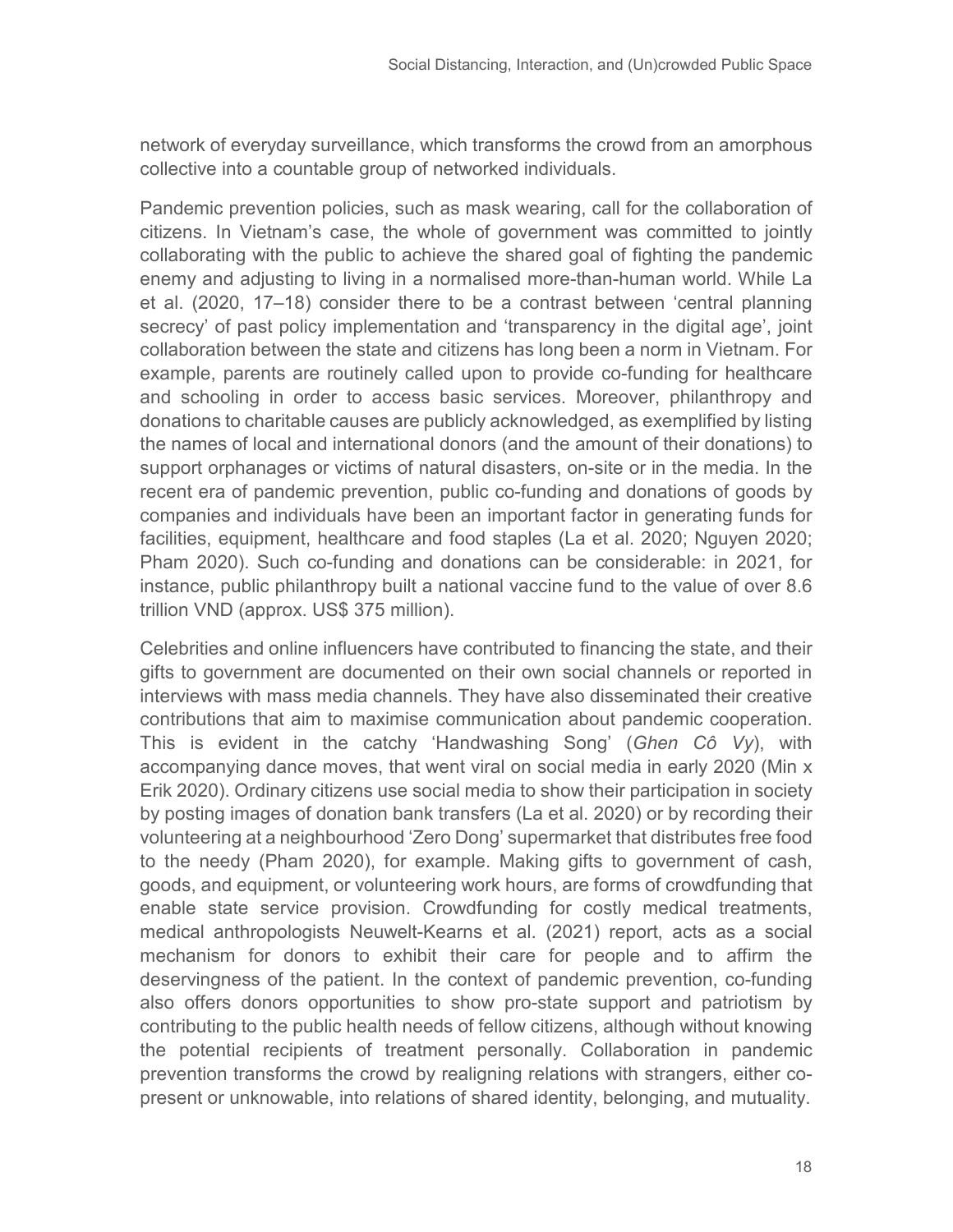Concurrently, the crowd is transformed as its diverse members are called upon to cooperate in achieving the state's goal of pandemic management. Citizens are expected to behave cooperatively by doing what is asked of them by policies. Rather than being inactive, docile, and obedient bio-political subjects, they are also expected to actively and voluntarily monitor their own compliance and, ideally, the behaviour of others. Coupled with voluntary self-reporting, the state's powers have extended to contact tracing (*truy vết*) and swiftly and efficiently 'going to every laneway and knocking on every door' (*đi từng ngõ, gõ từng nhà, rà từng đối tượng*) in order to locate the contacts of suspected COVID-19 cases who are ranked as F1, F2, F3, or F4 according to the degree of exposure to infection. Potential virus hosts are asked to cooperate by participating in an enforced period of quarantine, either in a purpose-built dormitory or at their home in isolation. Outsiders arriving in the city and residents moving around it are required to lodge online health declarations (Pham 2020). City residents can also expect GPS tracking through tracing apps, such as Hanoi's Smart City app (La et al. 2020). Contact tracing extends beyond the physical world to monitoring Facebook, as noted above, and phone contacts. The government-sponsored Bluezone app attempted to go further by placing some responsibility on citizens to cooperate in contact tracing by locating and informing on strangers to whose presence users are alerted if the stranger's phone number is registered as being in breach of quarantine or selfisolation requirements. While curiosity may have prompted many individuals to download this app, it was not widely used and has since been abandoned. This shows that Vietnamese citizens chose not to actively participate in centralised peer surveillance. However, some individuals did request verbal confirmation from others of their having avoided of high-risk zones in the city before meeting them face-to-face (Tough 2021). Besides individual cooperation with the state, ongoing cooperation of medical staff, scientists, and various other professions—such as bus conductors, security guards, retailers, and other service providers—is also expected as pandemic policies and practices are in turn implemented and relaxed. More broadly, cooperation is not just expected within countries but internationally as well (Hale 2021).

## **Conclusion**

Vietnam's horizoning effort to live well in a more-than-human world draws attention to how an idea of the crowd has been reconceptualised beyond the crisis policies that redefine social proximity. Inspired by social interactions among passengers on a Saigon Bus service, this article tracks three transformations in the framing of mass gatherings in the context of policy and practice. Beginning with the view of a crowd as an assembly or demonstration that threatens to undermine state security, based on various examples my analysis shows that crowds in Vietnam have moved from anti-state gatherings that require social control into a form of pro-state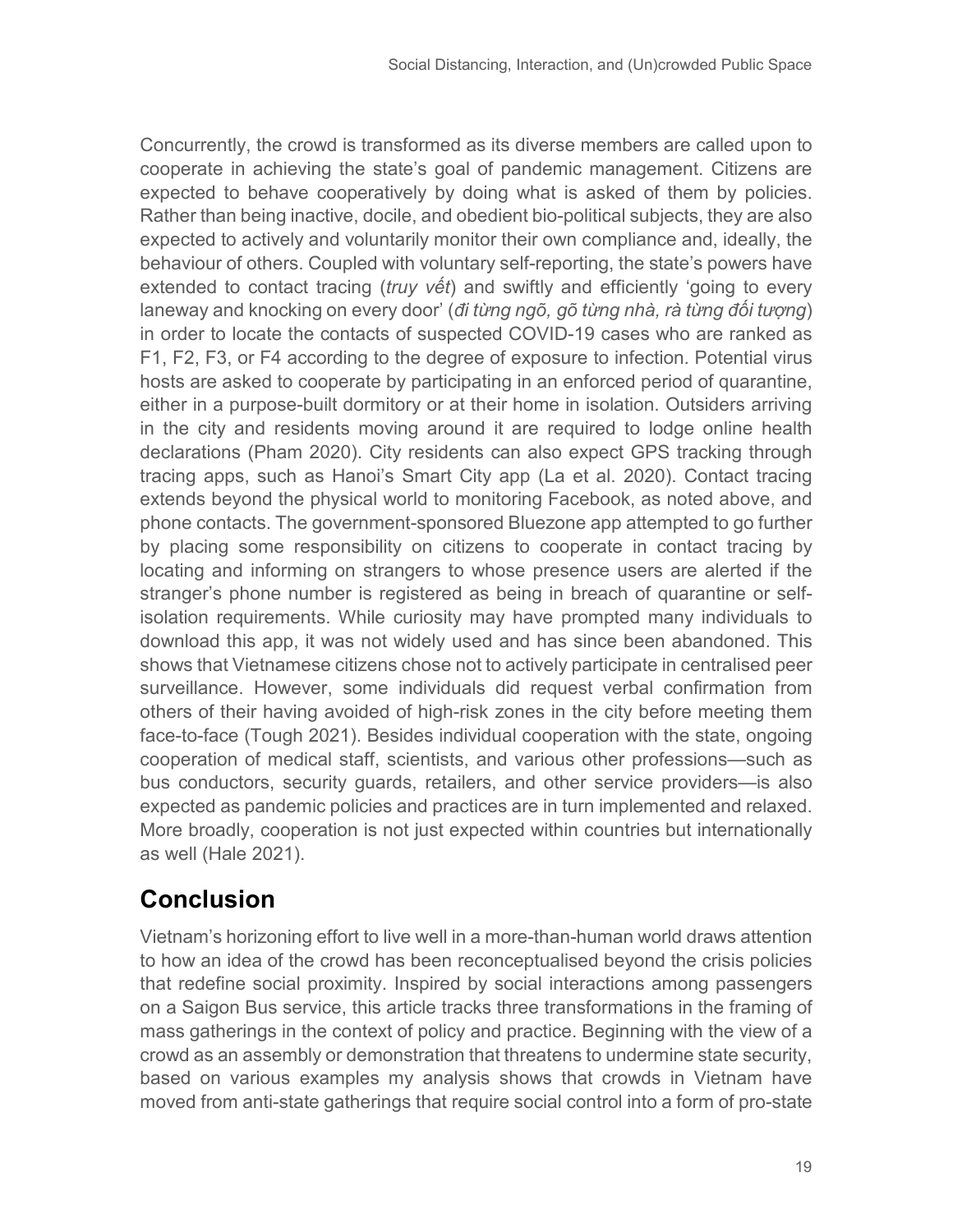participatory citizenship exemplified by public engagement with networked activist communities. Focused on social distancing on the Saigon Bus, I explain the influence of the COVID-19 pandemic on social interaction in terms of a new biosocial paradigm involving a new normal condition of living with viruses in morethan-human relations. This focus highlights that an idea of the crowd aligns not with security and control, but with the protection of citizens' constitutional rights, such as a right to health and a right to be informed, and ensuring individual safety. However, I am not suggesting a consideration for public safety is new. Public safety has long been a factor in legislation, for example regarding anti-terrorism measures for supervising and patrolling transport hubs, border gates, and other public places of mass gathering. Other laws have also included public safety protocols concerning transportation of dangerous goods; fire; radiation; high voltage power; weapons; explosive objects; medical waste; bio-hazardous pesticides; and tobacco smoking in public areas. What is new is the whole-ofsociety participation in and surveillance of more-than-human relations within a biosocial paradigm that has been designed as an exercise in horizoning that aims to implement practical action to manage a yet-unknown future.

The crowd of this emerging biosocial paradigm is changeable and alters depending on the social practices that are being used in that place at that time. This indicates the idea of a crowd as being place-dependent, practice-oriented, and sociohistorically situated. New restrictions on existing social practices, such as sitting side-by-side on a public bus, limit the ways that friends and strangers can interact in public places. Existing intersubjective social relations of closeness and connection continue to shape interactions between people with pre-existing relationships and these may displace new practices and restrictions, for example by dropping a face mask to talk to a friend in public. Other practices, such as transmission-reducing behaviours, that used to be carried out in private are now located in public. Not only are they carried out in public places but they are closely self-monitored and supervised by others. Such practices reconfigure crowd relations by replacing appropriate 'civil inattention' with heightened awareness of others' proximities and behaviours. Monitoring of interactions via street or vehicle cameras on the one hand, and self-reporting via Facebook and other social media on the other, are two dimensions of participatory surveillance enabled by digital tools and fostered among crowd members in the new normal biosocial paradigm.

The interlinked responses of communication, collaboration, and cooperation highlight three additional features of the crowd. Firstly, the crowd is transformed from an amorphous collective into a countable group of networked individuals when citizens voluntarily tether themselves to forms of everyday surveillance by engaging in pandemic communication online. Secondly, through collaborating to co-fund pandemic prevention services, the crowd is transformed from a group of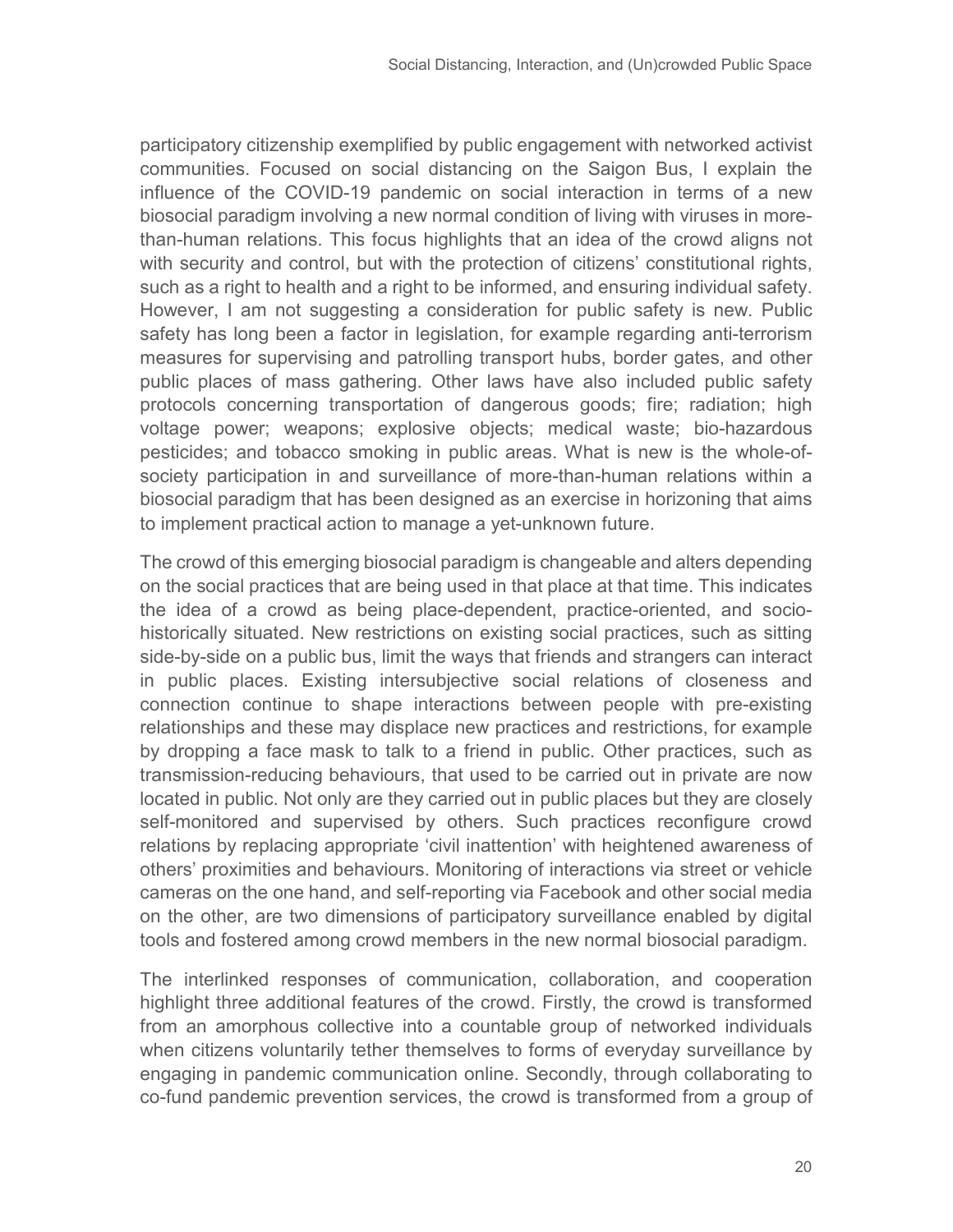co-present strangers who share little biographical information into a group of citizens connected by relations of shared identity, belonging, and mutuality. Thirdly, the crowd is transformed by an expectation that, on the whole, it will cooperate to achieve the goals set by the state and/or in accordance with an international agenda. Rather than politely ignoring others, members of the crowd may voluntarily monitor their own and others' compliance with those goals. These are among the ways in which my analysis has found an idea of the crowd to have been reconceptualised in the biosocial paradigm emerging through the policy and practice responses to the 2020–21 pandemic season in Vietnam. When I was drafting this paper in early 2021, my preliminary conclusion was that it was not yet possible to know to what extent these are temporary or 'seasonal' ways of being and it is unknown for how long they will persist after the pandemic season passes. By mid-2021, it was becoming clearer that knowing what the future will bring is not such a relevant concern. Typically, in Vietnam policies seek to codify the persistent practices that emerged when people responded to a situation. The horizoning effort of planning despite not knowing recognises that policies are being made on the ground in a place and in response to the practices and the socio-historical situation of the biosocial paradigm of living well in a more-than-human world.

# Acknowledgements

My arguments have been sharpened by the comments and advice gratefully received from Mai Thanh Hien, Le Xuan Quynh, Jonathan J. Felix, Vaibhav Saria, and two anonymous reviewers for *MAT*.

# About the author

*Catherine Earl* is a social anthropologist, policy analyst, and community educator. She has published widely on the rise of Vietnam's middle and affluent classes; the changing nature of work and welfare; urban and mega-urban mobilities; and gender and social change in contemporary Vietnam and Australia. She is author of *Vietnam's New Middle Classes: Gender, Career, City* (2014), editor of *Mythbusting Vietnam: Facts, Fictions, Fantasies* (2018), co-author of *Retiring Women: Work and Post-Work Transitions* (2021, with Philip Taylor, Elizabeth Brooke, and Christopher McLoughlin), and co-editor of *Creativity and Higher Education* (forthcoming, with Jonathan J. Felix). She leads action research focused on implementing and evaluating the Sustainable Development Goals (SDGs) in higher education curricula in Vietnam. Catherine is Lecturer in Communication at RMIT Vietnam, Ho Chi Minh City.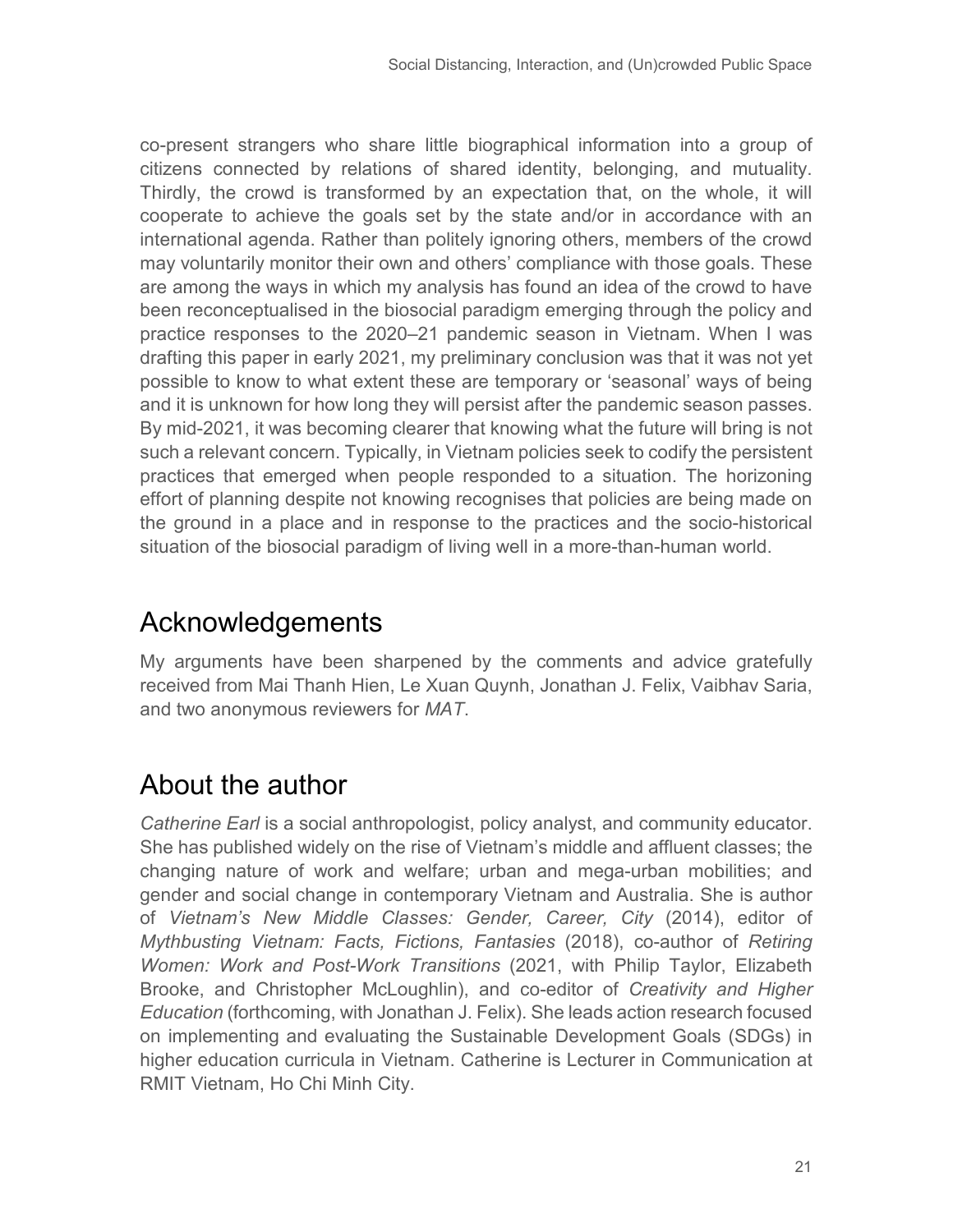## **References**

- Boellstorff, Tom. 2020. 'Notes from the Great Quarantine: Reflections on Ethnography after COVID-19'. Wenner-Gren Blog, June 19, 2020. [http://blog.wennergren.org/2020/06/the-future-of-anthropological-research](http://blog.wennergren.org/2020/06/the-future-of-anthropological-research-ethics-questions-and-methods-in-the-age-of-covid-19-part-i/)[ethics-questions-and-methods-in-the-age-of-covid-19-part-i/.](http://blog.wennergren.org/2020/06/the-future-of-anthropological-research-ethics-questions-and-methods-in-the-age-of-covid-19-part-i/)
- Bui, Hai Thiem. 2016. 'The Influence of Social Media in Vietnam's Elite Politics'. *Journal of Current Southeast Asian Affairs* 35 (2): 89–112. [https://doi.org/10.1177%2F186810341603500204.](https://doi.org/10.1177%2F186810341603500204)
- Culhane, Dara. 2017. 'Sensing'. In *A Different Kind of Ethnography: Imaginative Practices and Creative Methodologies*, edited by Denielle Elliott and Dara Culhane, 45–67. Toronto: University of Toronto Press.
- Dawson, Andrew and Simone Dennis. 2020. 'Microbial Intimacy'. *Anthropology in Action* 27 (2): 1–8. [https://doi.org/10.3167/aia.2020.270201.](https://doi.org/10.3167/aia.2020.270201)
- DeNicola, Lane. 2020. 'Geomedia: The Reassertion of Space within Digital Culture'. In *Digital Anthropology*, edited by Heather A. Horst and Daniel Miller, 80–98. New York, NY: Routledge.
- Dinh Phuong Linh and Ho Thanh Tam. 2020. 'How a Collectivistic Society Won the First Battle Against COVID-19: Vietnam and Their "Weapons"'. *Inter-Asia Cultural Studies* 21 (4): 506–20[. https://doi.org/10.1080/14649373.2020.1831811.](https://doi.org/10.1080/14649373.2020.1831811)
- Earl, Catherine. 2016. 'Embodying Inequality: Diversity and Difference in the Transnational Lifeworld of Mass Transit'. *Transnational Social Review* 6 (1–2): 96–108. [https://doi.org/10.1080/21931674.2016.1162462.](https://doi.org/10.1080/21931674.2016.1162462)
- Earl, Catherine, 2018. 'Senses of Distinction: Social Differentiation, Metro-mobilities and Daily Life in Ho Chi Minh City'. In *Senses in Cities: Experiences of Urban Settings*, edited by Kelvin Low and Devorah Kalekin-Fishman, 39–54. London: Routledge.
- Earl, Catherine. 2020a. 'Living with Authoritarianism: Ho Chi Minh City During COVID-19 Lockdown'. *City and Society* 32 (2): 1–17[. https://doi.org/10.1111/ciso.12306.](https://doi.org/10.1111/ciso.12306)
- Earl, Catherine. 2020b. 'Stuck in Motion: Co-Riding, Interaction and Social Distancing in Public Space in Ho Chi Minh City'. *Civilisations: Revue international d'anthropologie et de sciences humaines* 69: 107–129.
- Earl, Catherine. 2021. 'Flow and Flood: Mobilities, Life in Roads and Abiotic Actors of the *(M)ôtô-cene*'*. Social Anthropology / Anthropologie Sociale* 29 (4): 1018–33. [https://doi.org/10.1111/1469-8676.13025.](https://doi.org/10.1111/1469-8676.13025)
- Foucault, Michel. 1978. *The History of Sexuality, Volume 1: An Introduction*, trans. Robert Hurley. New York, NY: Pantheon Books.
- Geertz, Clifford. 2005. 'Deep Play: Notes on the Balinese Cockfight'. *Daedalus* 134 (4): 56– 86[. https://doi.org/10.1162/001152605774431563.](https://doi.org/10.1162/001152605774431563)
- Gillespie, John and Quang Hung Nguyen. 2019. 'Between Authoritarian Governance and Urban Citizenship: Tree-felling Protests in Hanoi'. *Urban Studies* 56 (5): 977–91. [https://doi.org/10.1177/0042098018784865.](https://doi.org/10.1177/0042098018784865)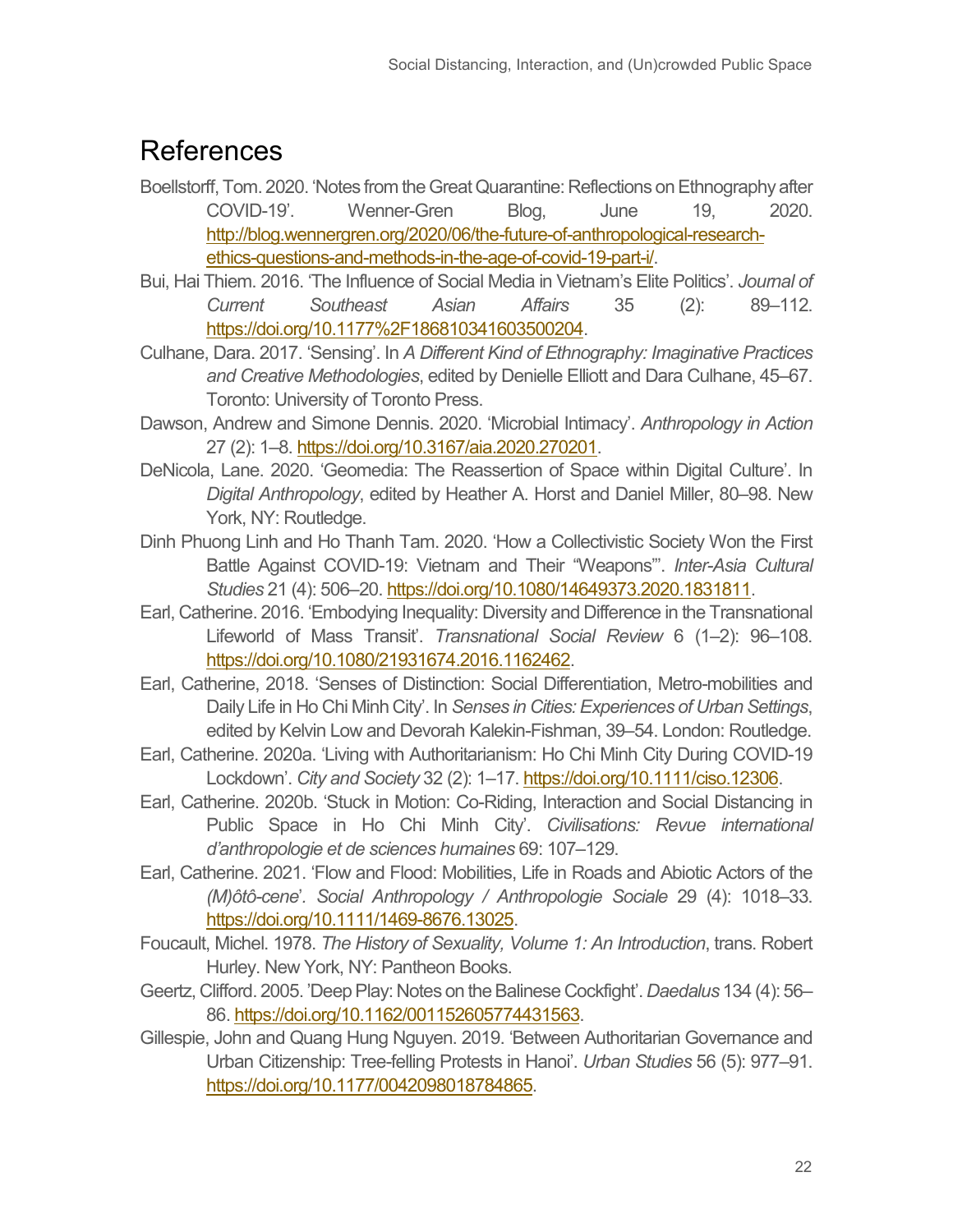- Goffman, Erving. 1963. *Behaviour in Public Places. Notes on the Social Organizations of Gatherings*. New York, NY: The Free Press.
- Goffman, Erving. 1972. *Relations in Public: Microstudies of the Public Order*. Harmondsworth, UK: Penguin.
- Hale, Thomas. 2021. 'What We Learned from Tracking Every COVID Policy in the World'. *The Conversation*, March 24 2021[. https://theconversation.com/what-we-learned](https://theconversation.com/what-we-learned-from-tracking-every-covid-policy-in-the-world-157721)[from-tracking-every-covid-policy-in-the-world-157721.](https://theconversation.com/what-we-learned-from-tracking-every-covid-policy-in-the-world-157721)
- Hannerz, Ulf. 1980. *Exploring the City: Inquiries Towards an Urban Anthropology*. New York, NY: Columbia University Press.
- Harms, Erik. 2016. *Luxury and Rubble: Civility and Dispossession in the New Saigon.*  Berkeley, CA: University of California Press.
- Jang, Won Mo, Deok Hyun Jang, and Jin Yong Lee. 2020. 'Social Distancing and Transmission-Reducing Practices During the 2019 Coronavirus Disease and 2015 Middle East Respiratory Syndrome Coronavirus Outbreaks in Korea'. *Journal of Korean Medical Science* 35 (23): e220. [https://doi.org/10.3346/jkms.2020.35.e220.](https://doi.org/10.3346/jkms.2020.35.e220)
- Koch, Erin. 2013. *Free Market Tuberculosis: Managing Epidemics in Post-Soviet Georgia.* Nashville, TN: Vanderbilt University Press.
- Kurfürst, Sandra. 2015. 'Networking Alone? Digital Communications and Collective Action in Vietnam'. *Journal of Current Southeast Asian Affairs* 34 (3): 123–50. [https://doi.org/10.1177/186810341503400305.](https://doi.org/10.1177/186810341503400305)
- La, Viet-Phuong, Thanh-Hang Pham, Manh-Toan Ho, Minh-Hoang Nguyen, Khanh-Linh P. Nguyen, Thu-Trang Vuong, Hong-Kong T. Nguyen et al. 2020. 'Policy Response, Social Media and Science Journalism for the Sustainability of the Public Health System Amid the COVID-19 Outbreak: The Vietnam Lessons'. *Sustainability* 12 (7): 2931[. https://doi.org/10.3390/su12072931.](https://doi.org/10.3390/su12072931)
- Le, Tuyet-Anh T., Kelly Vodden, Jianghua Wu, and Ghada Atiwesh. 2021. 'Policy Responses to the COVID-19 Pandemic in Vietnam'. *International Journal of Environmental Research and Public Health* 18 (2): 559. [https://doi.org/10.3390/ijerph18020559.](https://doi.org/10.3390/ijerph18020559)
- Long, Nicholas. 2020. 'From Social Distancing to Social Containment: Reimagining Sociality for the Coronavirus Pandemic'. *Medicine Anthropology Theory* 7 (2): 247–60[. https://doi.org/10.17157/mat.7.2.791.](https://doi.org/10.17157/mat.7.2.791)
- Lorenzini, Daniele. 2021. 'Biopolitics in the Time of Coronavirus'. *Critical Inquiry* 47 (S2): S40–S45. [https://doi.org/10.1086/711432.](https://doi.org/10.1086/711432)
- Mai Duong. 2017. 'Blogging Three Ways in Vietnam's Political Blogosphere'. *Contemporary Southeast Asia* 39 (2): 373–92. [http://www.jstor.org/stable/44683774.](http://www.jstor.org/stable/44683774)
- McGuinness, Mark, Ben Fincham, and Lesley Murray. 2010. 'Conclusion: Mobile Methodologies'. In *Mobile Methodologies*, edited by Ben Fincham, Mark McGuinness, and Lesley Murray, 169–73. New York, NY: Palgrave MacMillan.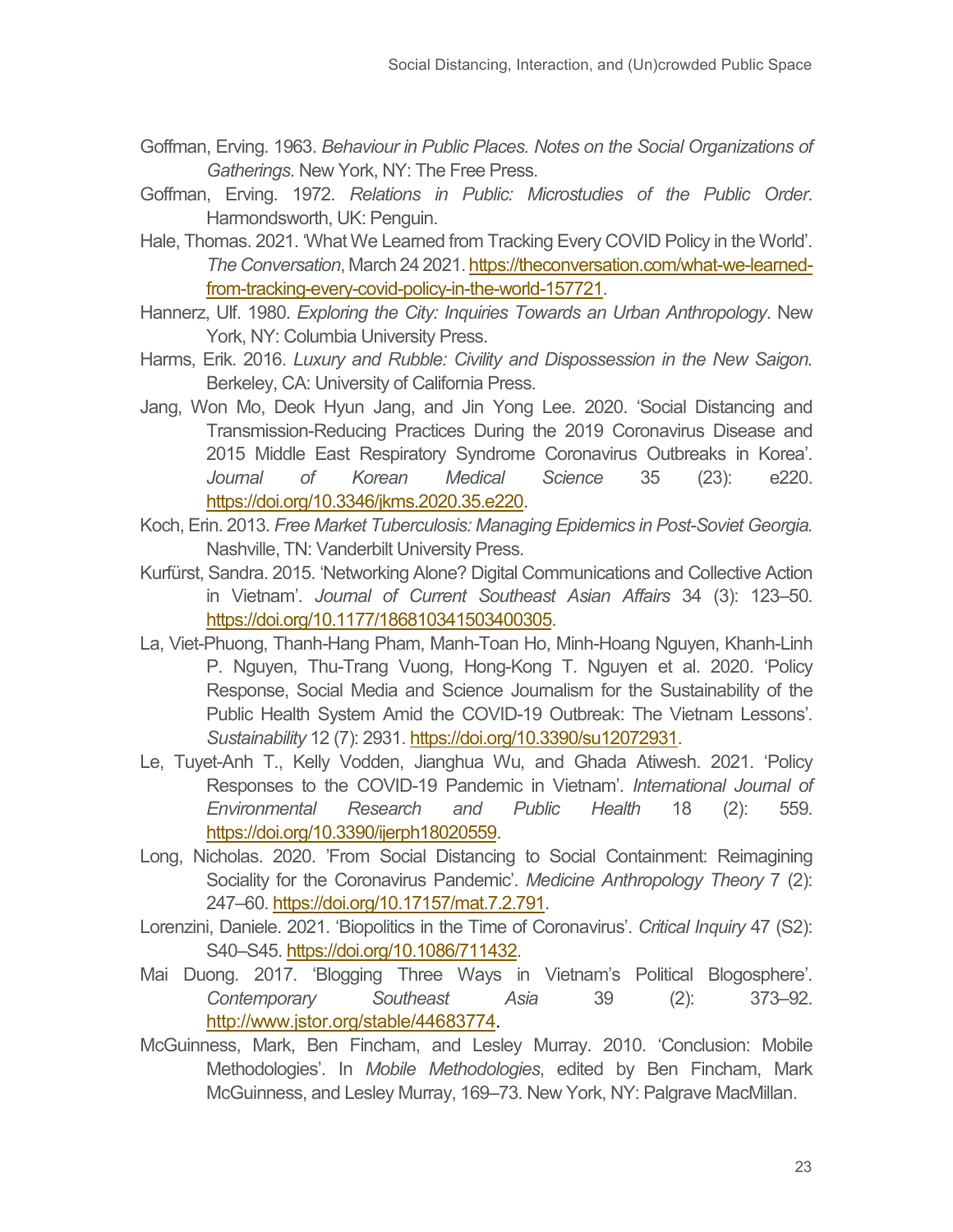- McQuire, Scott. 2016. *Geomedia: Networked Cities and the Future of Public Space*. Cambridge, UK: Polity Press.
- Miller, Daniel and Heather A. Horst. 2020. 'The Digital and the Human: A Prospectus for Digital Anthropology'. In *Digital Anthropology*, edited by Heather A. Horst and Daniel Miller, 3–36. New York, NY: Routledge.
- Min x Erik. 2020. 'Ghen Cô Vy'. YouTube video, February 21, 2020. [https://youtu.be/ctF5aMV05kM.](https://youtu.be/ctF5aMV05kM)
- Morris-Jung, Jason. 2017. 'Reflections on Governable Spaces of Activism and Expertise in Vietnam'. *Critical Asian Studies* 49 (3): 441–43. [https://doi.org/10.1080/14672715.2017.1339448.](https://doi.org/10.1080/14672715.2017.1339448)
- Nash, Jeffrey. 1975. 'Bus Riding: Community on Wheels.' *Journal of Contemporary Ethnography* 4 (1): 99–124[. http://doi.org/10.1177/089124167500400106.](http://doi.org/10.1177/089124167500400106)
- Neuwelt-Kearns, Caitlin, Tom Baker, Octavia Calder-Dawe, Ann E Bartos, and Susan Wardell. 2021. 'Getting the Crowd to Care: Marketing Illness through Health-Related Crowdfunding in Aotearoa New Zealand'. *Environment and Planning A: Economy and Space* 0 (0): 1–19 [https://doi.org/10.1177/0308518X211009535.](https://doi.org/10.1177/0308518X211009535)
- Nguyen Cong Thao. 2020. 'Life in Hanoi During the Coronavirus Pandemic'. *City and Society* 32 (2): 1–15[. https://doi.org/10.1111/ciso.12283.](https://doi.org/10.1111/ciso.12283)
- Nguyen Thi Thanh Huyen and Hoang Anh Nguyen. 2018. 'Activist PR in Vietnam: Public Participation via Facebook to Save 6,700 Trees'. In *Protest Public Relations: Communicating Dissent and Activism*, edited by Ana Adi, 205–21. London: Routledge[. https://doi.org/10.4324/9781351173605.](https://doi.org/10.4324/9781351173605)
- Nguyen-Thu Giang. 2018. 'Vietnamese Media Going Social: Connectivism, Collectivism, and Conservatism'. *The Journal of Asian Studies* 77 (4): 895–908. [https://doi.org/10.1017/S0021911818002504.](https://doi.org/10.1017/S0021911818002504)
- Nguyen-Thu Giang. 2020. 'From Wartime Loudspeakers to Digital Networks: Communist Persuasion and Pandemic Politics in Vietnam'. *Media International Australia* 177 (1): 144–48. [https://doi.org/10.1177/1329878X20953226.](https://doi.org/10.1177/1329878X20953226)
- Oh, Jung Eun, Maria Cordeiro, John Allen Rogers, Khanh Nguyen, Daniel Bongardt, Ly Tuyet Dang, and Vu Anh Tuan. 2019. *Addressing Climate Change in Transport: Volume 1: Pathway to Low-Carbon Transport*. Hanoi: World Bank. [https://openknowledge.worldbank.org/handle/10986/32411.](https://openknowledge.worldbank.org/handle/10986/32411)
- Petherick, Anna, Rafael Goldszmidt, Eduardo B. Andrade, , Rodrigo Furst, Anna Pott, and Andrew Wood. 2021. 'A Worldwide Assessment of COVID-19 Pandemic-Policy Fatigue'. January 27, 2021[. http://doi.org/10.2139/ssrn.3774252.](http://doi.org/10.2139/ssrn.3774252)
- Petryna, Adriana. 2018. 'Wildfires at the Edges of Science: Horizoning Work amid Runaway Change'. *Cultural Anthropology* 33 (4): 570–95. [https://doi.org/10.14506/ca33.4.06.](https://doi.org/10.14506/ca33.4.06)
- Petryna, Adriana and Sara Rendell. 2021. 'The COVID Horizon: Introduction to the Special Section'. *Medicine Anthropology Theory* 8 (1): 1–7. [https://doi.org/10.17157/mat.8.1.5249.](https://doi.org/10.17157/mat.8.1.5249)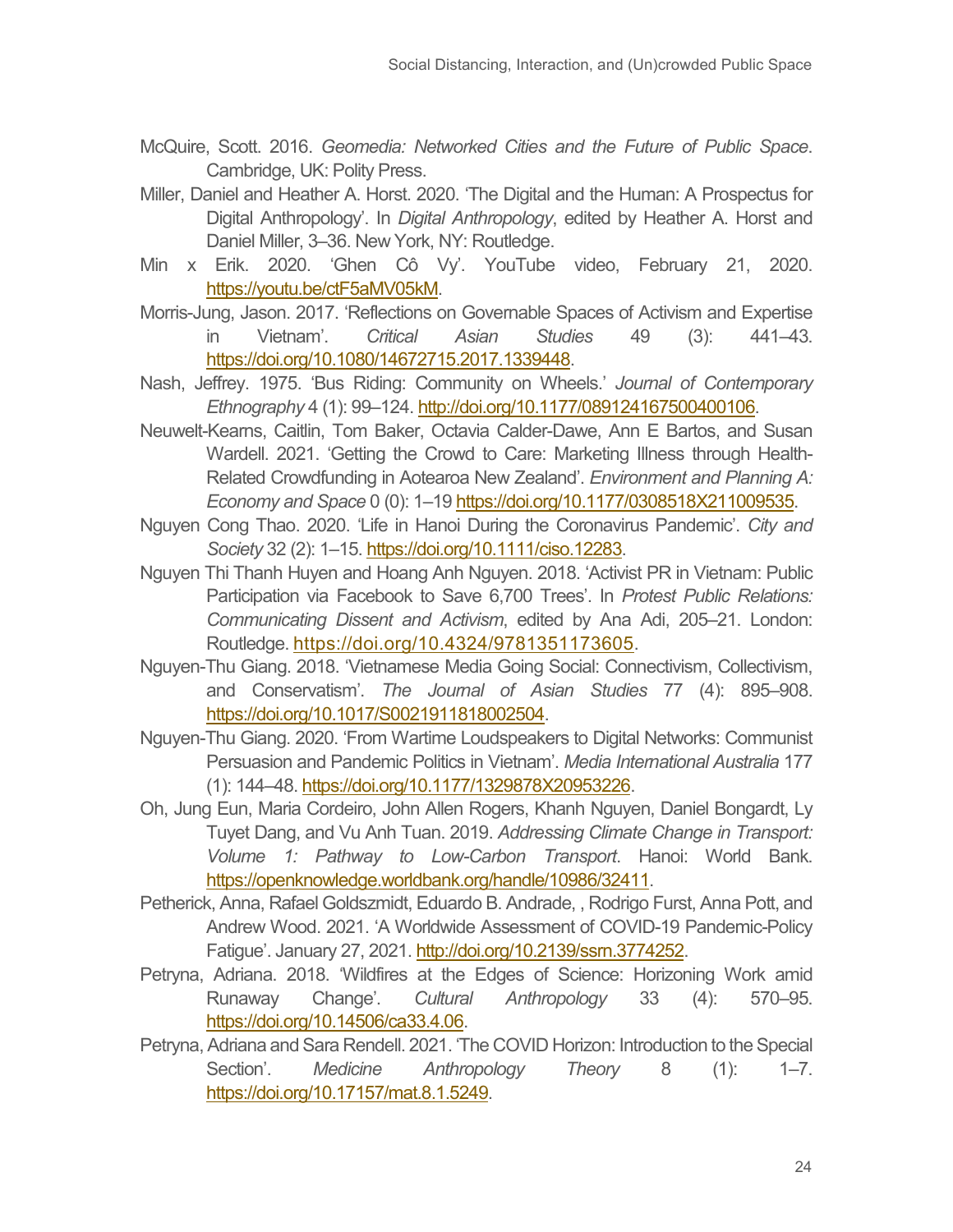- Pham Thanh Thoi. 2020. 'Ho Chi Minh City–The Front Line Against COVID-19 in Vietnam'. *City and Society* 32 (2): 1–15[. https://doi.org/10.1111/ciso.12284.](https://doi.org/10.1111/ciso.12284)
- Pink, Sarah. 2015. *Doing Sensory Ethnography*. 2nd ed. London: Sage.
- Porter, Natalie. 2019. *Viral Economies: Bird Flu Experiments in Vietnam*. Chicago, IL: University of Chicago Press.
- Rendell, Sara. 2021. 'Social Distance Forever? Or, What is a Horizon for "Being Near, Together with Others"?'. *Medicine Anthropology Theory* 8 (1): 1–-10. [https://doi.org/10.17157/mat.8.1.5260.](https://doi.org/10.17157/mat.8.1.5260)
- Robert, Christophe. 2020. 'Visualizing the Invisible: COVID-19 Pandemic Season in Saigon'. *Echo*Géo 52. [https://doi.org/10.4000/echogeo.19692.](https://doi.org/10.4000/echogeo.19692)
- Sassen, Saskia. 2011. 'The Global Street: *Making* the Political'. *Globalizations* 8 (5): 573– 9[. http://dx.doi.org/10.1080/14747731.2011.622458.](http://dx.doi.org/10.1080/14747731.2011.622458)
- Sharon, Tamar and Bert-Jaap Koops. 2021. 'The Ethics of Inattention: Revitalising Civil Inattention as a Privacy-Protecting Mechanism in Public Spaces'. *Ethics and Information Technology* 23 (3): 331–43. [https://doi.org/10.1007/s10676-020-](https://doi.org/10.1007/s10676-020-09575-7) [09575-7.](https://doi.org/10.1007/s10676-020-09575-7)
- Sheller, Mimi. 2017. 'Media, Materiality, Mobility: Understanding Geomedia as Infrastructure Spaces'. In *Geomedia Studies: Spaces and Mobilities in Mediatized Worlds*, edited by Karin Fast, André Jansson, Johan Lindell, Linda Ryan Bengtsson, and Mekonnen Tesfahuney, 79–94. New York, NY: Routledge.
- Simon Kemp. 2021. *Digital 2021: Vietnam*. *DataReportal*, February 11, 2021. [https://datareportal.com/reports/digital-2021-vietnam.](https://datareportal.com/reports/digital-2021-vietnam)
- Thomas, Mandy. 2001. 'Public Spaces/Public Disgraces: Crowds and the State in Contemporary Vietnam'. *Sojourn: Journal of Social Issues in Southeast Asia* 16 (2): 306–30. [http://www.jstor.org/stable/41057066.](http://www.jstor.org/stable/41057066)
- Thomas, Mandy. 2002. 'Out of Control: Emergent Cultural Landscapes and Political Change in Urban Vietnam'. *Urban Studies* 39 (9): 1611–24. [https://doi.org/10.1080/00420980220151682.](https://doi.org/10.1080/00420980220151682)
- Tough, Rachel. 2021. 'Ho Chi Minh City During the Fourth Wave of COVID-19 in Vietnam'. *City and Society* 33 (3): 1–12[. https://doi.org/10.1111/ciso.12413.](https://doi.org/10.1111/ciso.12413)
- van Dooren, Thom and Deborah Bird Rose. 2016. 'Lively Ethnography: Storying Animist Worlds'. *Environmental Humanities* 8 (1): 77–94. [https://doi.org/10.1215/22011919-3527731.](https://doi.org/10.1215/22011919-3527731)
- Vo, Hoang-Long, Hao Anh Si Nguyen, Khanh Ngoc Nguyen, Huong Lan Thi Nguyen, Hien Thi Nguyen, Long Hoang Nguyen, Giang Thu Vu and Huong Thi Le. 2020. 'Adherence to Social Distancing Measures for Controlling COVID-19 Pandemic: Successful Lesson From Vietnam'. *Frontiers in Public Health* 8: 589900. [https://doi.org/10.3389/fpubh.2020.589900.](https://doi.org/10.3389/fpubh.2020.589900)
- Vu, Ngoc Anh. 2017. 'Grassroots Environmental Activism in an Authoritarian Context: The Trees Movement in Vietnam'. *Voluntas* 28: 1180–1208. [https://doi.org/10.1007/s11266-017-9829-1.](https://doi.org/10.1007/s11266-017-9829-1)